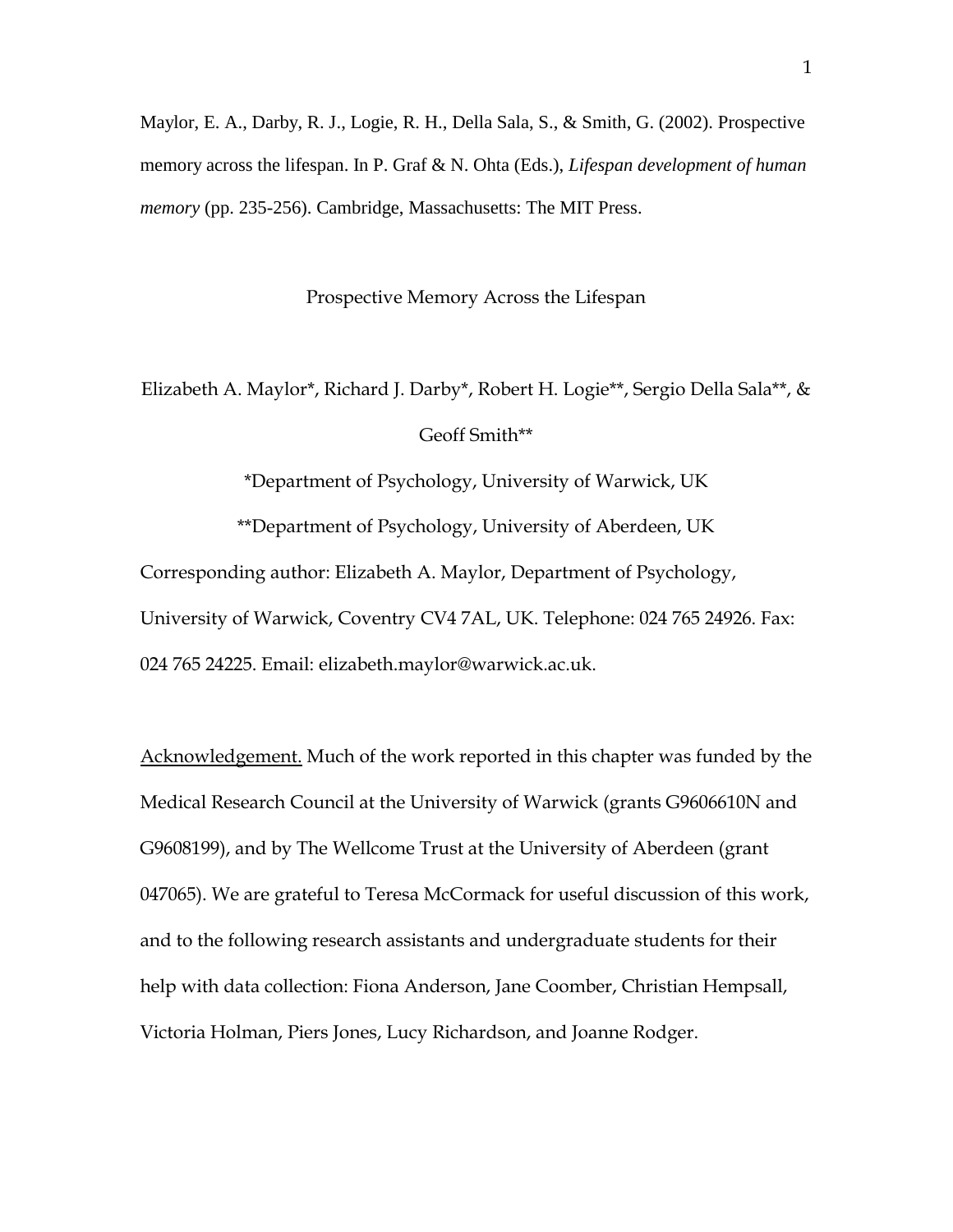The past few years have seen an increasing interest in prospective memory, or ProM (see Brandimonte, Einstein, & McDaniel, 1996), which can be defined as remembering at some point in the future that something has to be done, without any prompting in the form of explicit instructions to recall. This contrasts with retrospective memory (RetM) which refers to remembering information from the past. It should be noted at the outset that all ProM tasks have a RetM component so that a "pure" ProM task probably does not exist. For example, if the task is to remember to give a message to someone when you next see them, you may fail because you forget the content of the message which would be a RetM failure. In general, studies of ProM have deliberately attempted to make the RetM component as undemanding as possible to ensure that performance is more determined by ProM than by RetM (e.g., Maylor, 1998).

A ProM task can be divided into at least four phases (cf. Ellis, 1996): (1) the formation or encoding of an intention, (2) the retention interval, (3) the execution of an intention, and (4) the evaluation of the outcome. In this chapter, experiments will be presented that were designed particularly to examine the second, third, and fourth of these phases.

It is clear that living independently in the community requires the successful functioning of both ProM and RetM. There has been a vast literature concerned with RetM and with its development in childhood (e.g., Schneider & Pressley, 1997) and its decline in old age (e.g., Hultsch, Hertzog, Dixon, & Small, 1998) and dementia (e.g., Morris, 1996). But only recently have researchers turned their attention to investigating ProM across the lifespan, and most of this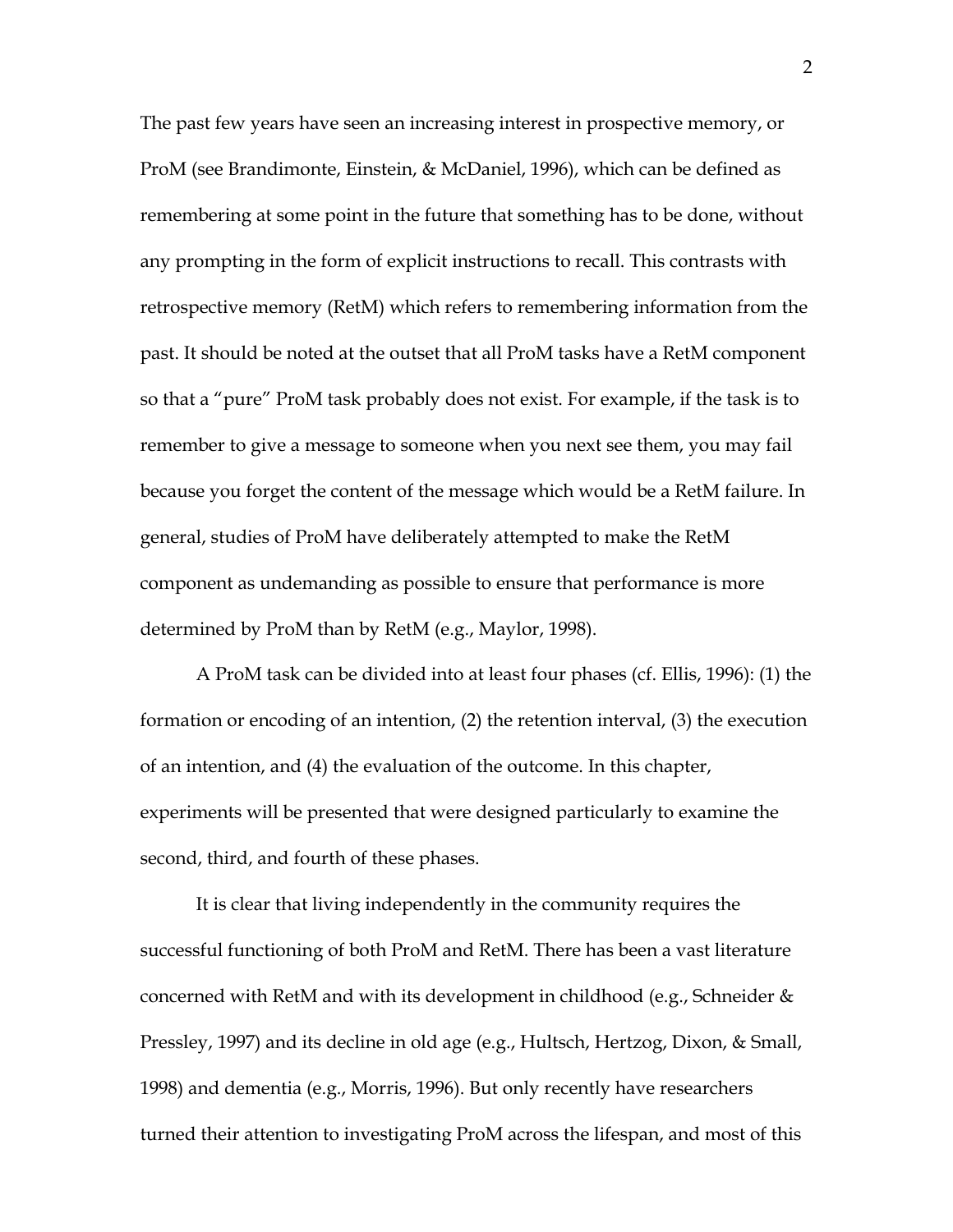work has been concerned with normal aging (see Maylor, 1993b, 1996b, for reviews).

A Theoretical Framework. In 1986, Craik proposed what has become an influential framework for understanding age differences in memory tasks. Performance is determined by an interaction between two factors: (1) external factors such as cues and context (or more generally, environmental support), and (2) the type of mental operation required. The claim is that self-initiated mental activities (such as retrieval) become more difficult with increasing age. However, age-related deficits are reduced in situations in which environmental support is high. In the resulting hierarchy of memory tasks, "remembering to remember" (now ProM) is at the top of the hierarchy as having low environmental support, requiring a high degree of self-initiated activity, and consequently being the most impaired by old age. Next in the hierarchy come more traditional tests of RetM (free recall, cued recall, then recognition) which usually involve the presentation of information that the subject is later asked to recall or recognize in response to some prompt from the experimenter. Finally, at the bottom of the hierarchy, priming involves the greatest environmental support, requires the least self-initiated activity, and is therefore least impaired by age.

Craik's (1986) hierarchy was largely drawn up on an intuitive basis—at the time, there was very little evidence on aging and ProM. But the clear prediction was that age-related memory impairments should be greater in ProM tasks than in RetM tasks. This is because prospective remembering, by definition, places a heavy demand on self-initiated retrieval processes in the absence of any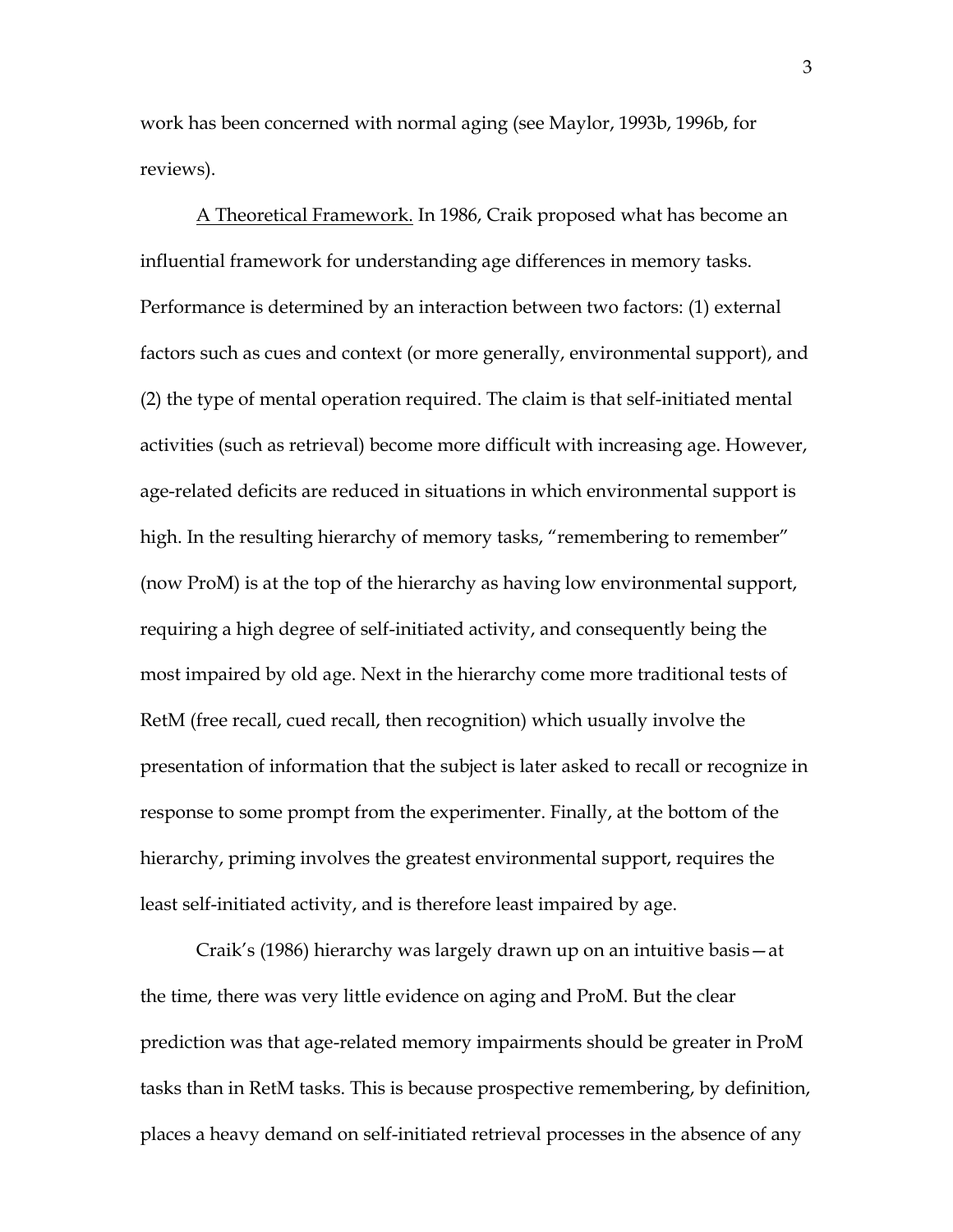prompt or cue from the environment. In fact, two more recent claims have been made about ProM, the first claim being less consistent with Craik's predictions than the second. The first was made by Einstein and McDaniel (1990) which is that ProM is unusually spared in normal aging, that is, ProM appears to be an exception to typically-found age-related decrements in memory. The second claim, by Huppert and Beardsall (1993), is that ProM tasks are particularly sensitive to the early stages of dementia; in other words, ProM is disproportionately impaired in abnormal aging. If these two claims are confirmed, then they would obviously have enormous implications, particularly with regard to the diagnosis of dementia, but also for the debate on whether there is continuity or discontinuity between normal aging and dementia.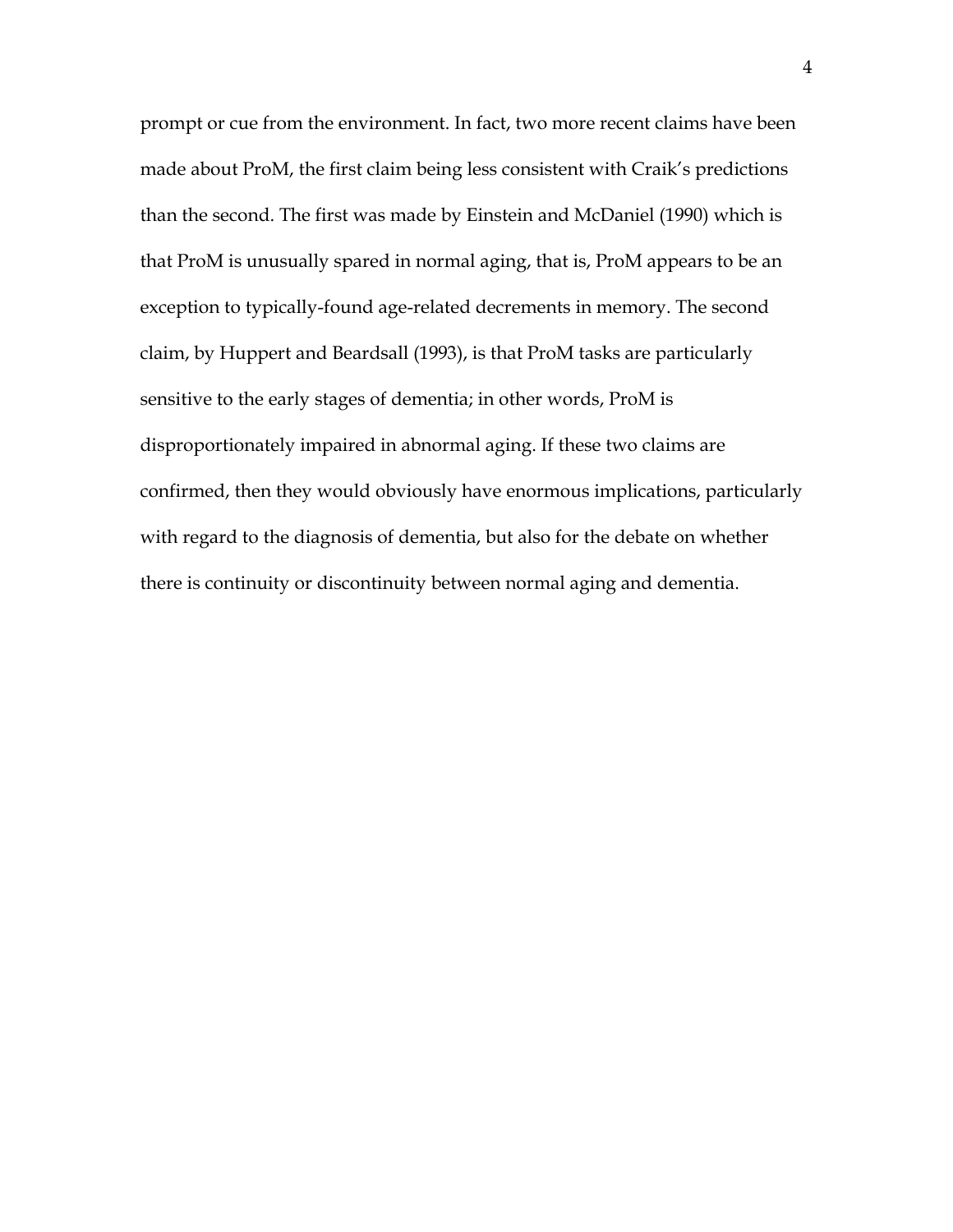ProM and Normal Aging. What is the evidence from studies of ProM and normal aging? First, if we consider so-called naturalistic studies in which volunteers are asked to make a series of telephone calls or mail postcards from home, the results seem to show preserved ProM (see Maylor, 1993b, 1996b, for summaries), contrary to Craik's (1986) predictions. Many older people can perform at least as well as younger people in such ProM tasks, but they may achieve their success by using efficient cues (e.g., Maylor, 1990). These may be suitable for tasks such as important occasional appointments. However, many everyday ProM tasks probably have to be tackled without the use of alarm clocks, calendars, and so on, for obvious practical reasons. Thus, the finding that older people do not perform so well if they do not use cues (Maylor, 1990) may be quite important.

At least one problem with naturalistic studies is that there is little control over the other activities that volunteers have to carry out. We therefore have to turn to laboratory-controlled experiments to determine whether or not ProM is affected by normal aging. In 1990, Einstein and McDaniel introduced a novel paradigm for investigating ProM in the laboratory. Participants were presented with lists of words that they had to recall (short-term RetM task). Some time before the task began, they were instructed to press a key whenever a specified word (ProM target event) appeared in the list. No significant difference was found between the performance of young and older adults in terms of the number of responses to the ProM target events. This was obviously a very surprising result with important implications for both the aging and memory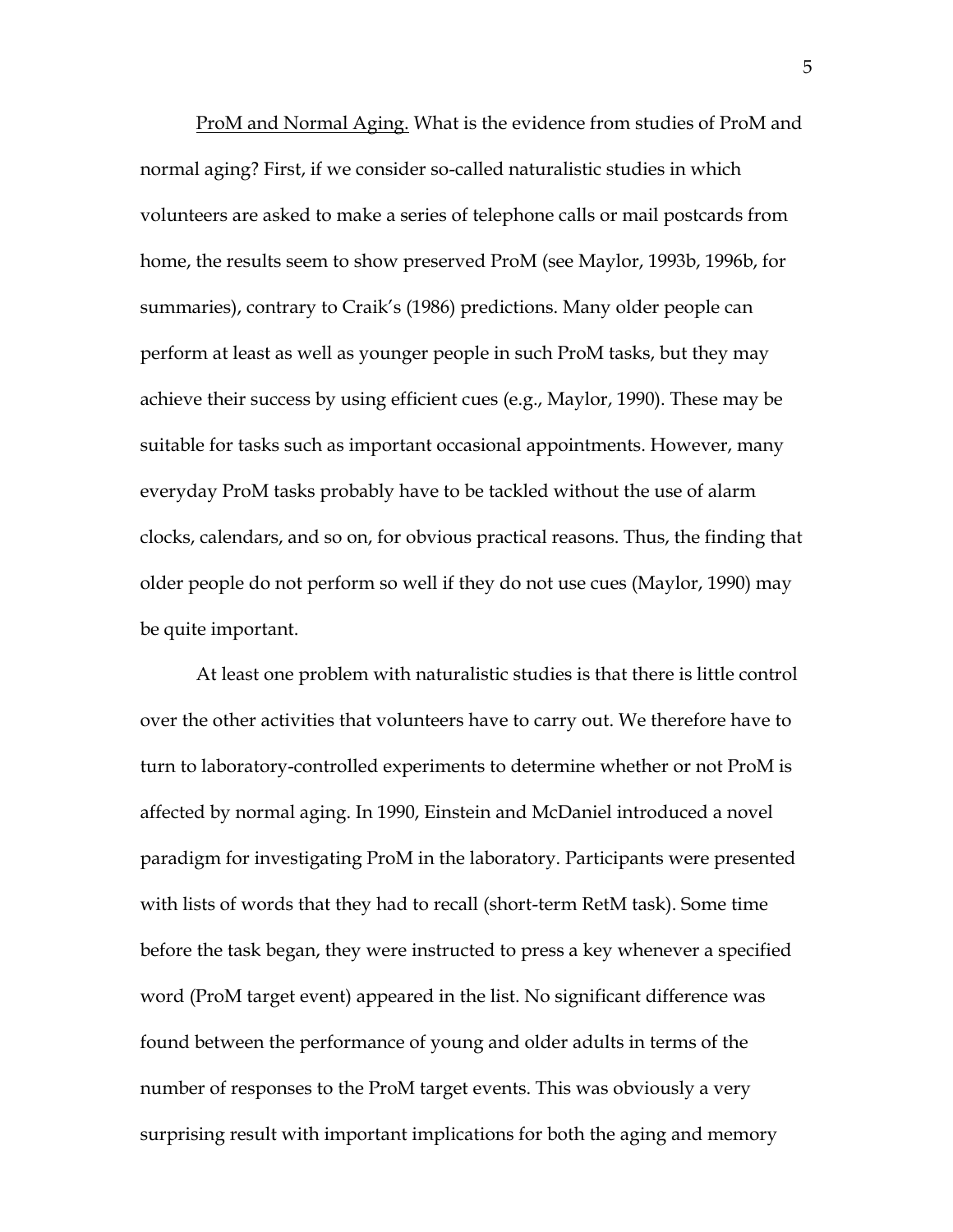literatures, which led Crowder (1996) to suggest that "here was one form of memory that seemed to obey different laws" (p. 145). In other words, the result provided important evidence for a dissociation between RetM and ProM because old age significantly affected one but not the other.

Einstein et al. (1995) have since replicated the result and also have extended it by examining age differences in both event- and time-based ProM tasks (e.g., compare taking medicine after every meal vs. every four hours, respectively). The event-based ProM task was as before, namely, to press a key whenever a particular word was presented. In the time-based ProM task, participants were required to press a key every ten minutes. The clock was not visible while performing the background task; participants were required either to turn around to see the clock or to press a function key to reveal a clock on screen. The results again revealed no age-related impairment in the event-based ProM task but there was an age deficit in the time-based ProM task (see also Park et al., 1997). These findings were interpreted within Craik's (1986) framework by suggesting that age-related impairment is not apparent in the event-based task because the target event itself provided a strong external cue to support performance; self-initiated retrieval was therefore unnecessary. In contrast, in the time-based task, participants had to take active steps to monitor the clock; environmental support was low and self-initiated retrieval was high.

However, this cannot be the whole story because there are other studies in the literature which have found age-related decrements in event-based ProM performance (e.g., Cherry & LeCompte, 1999; Einstein, Smith, McDaniel, & Shaw,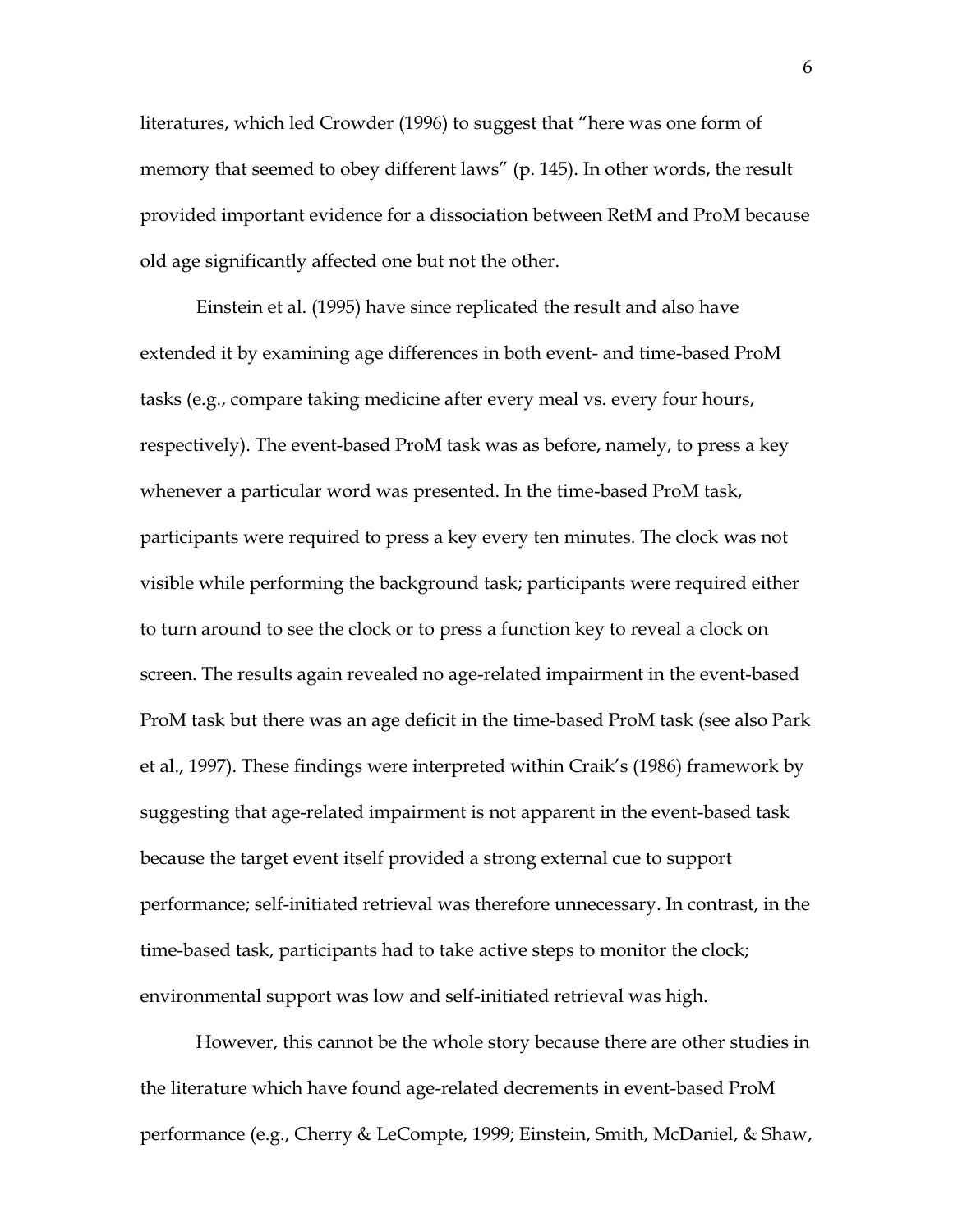1997; Kidder, Park, Hertzog, & Morrell, 1997; Mäntylä, 1994; Maylor, 1993a, 1996a, 1998; West & Craik, 1999). For example, Maylor (1998) asked participants to name 120 famous people (RetM background task), and also to circle the trial number if the person was wearing glasses (event-based ProM task;  $n = 8$  targets). There were three groups of participants: young, middle-aged, and old, with mean ages of 20, 59, and 76 years, respectively. As expected from studies of aging and proper name retrieval (e.g., Maylor, 1997), the young and middle-aged were significantly more successful at naming the famous people than the old (53%, 54%, and 32% correct, respectively). ProM performance declined significantly from the young (77%) to the middle-aged (62%) to the old (26%). Note that when participants were questioned carefully at the end of the experiment, almost all of them were able to repeat the task instructions correctly. In other words, they all knew (and remembered) what they were required to do, but they simply forgot to do it at the appropriate time.

How, then, can we account for these different patterns of results? There may be several possibilities or issues that need to be addressed, but there is space here to mention only two. The first issue is that of the difficulty of the background task. Einstein and McDaniel (1990) in fact deliberately reduced the cognitive demands of the background task for their older participants by presenting them with shorter word lists to remember (see also Cherry & LeCompte, 1999). In contrast, Maylor (1993a, 1996a, 1998) used a background task of naming that is known to be particularly difficult in old age (cf. Maylor, 1997). This raises the question of the relationship between the ProM task and the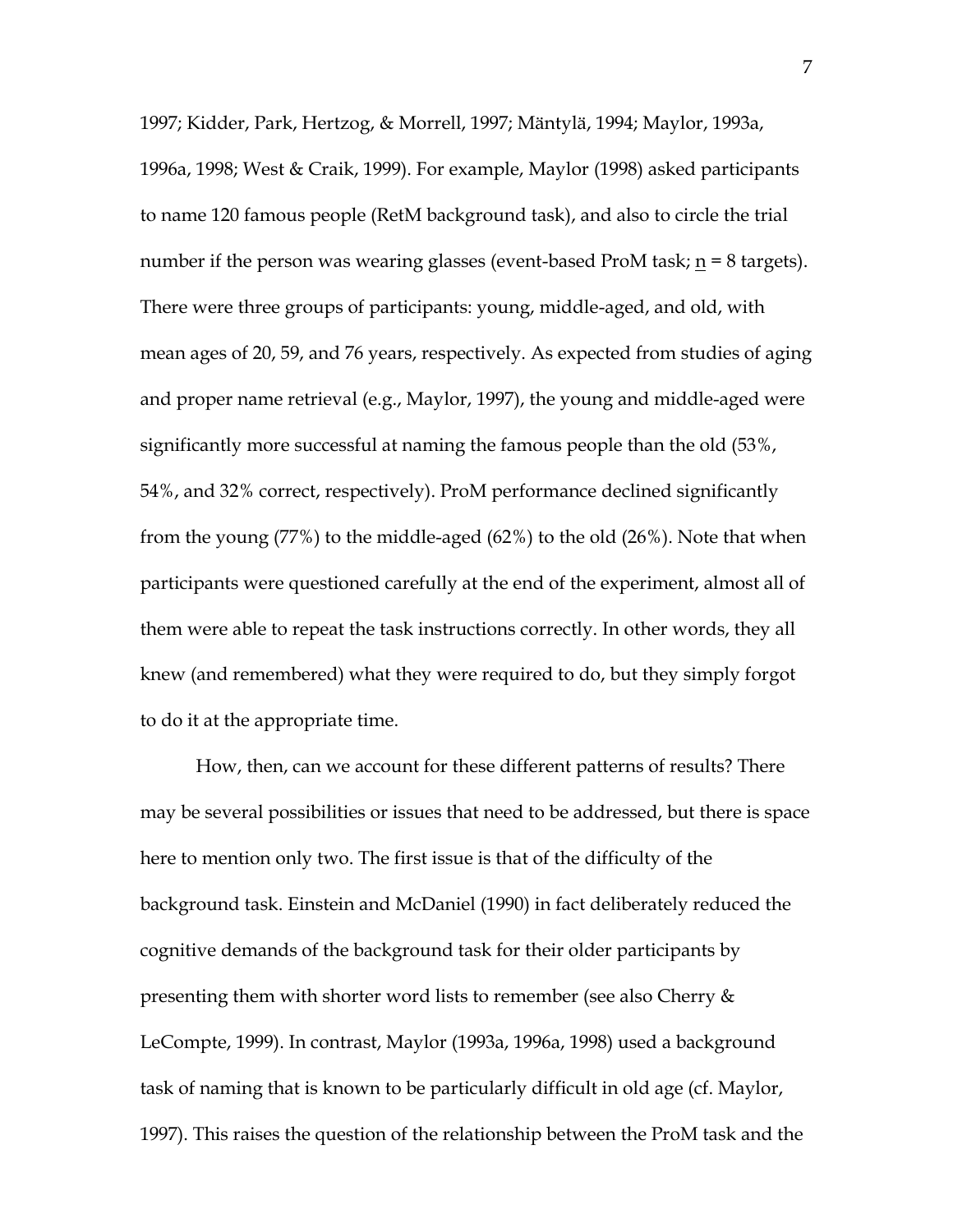background task in which it is embedded (see Maylor, 1998). Second, there is perhaps another difference between studies that could be crucial in accounting for mixed results, namely, that procedures vary in terms of the relationship between stimulus processing required to perform the background task and stimulus processing required to perform the ProM task. This has been termed the task-appropriate processing hypothesis (Maylor, 1996a). Thus, in Einstein and McDaniel's study, the background and ProM tasks required the same type or level of stimulus processing in order both to remember the word for the shortterm memory task and to recognize it as the ProM target. In contrast, in Maylor's studies (see also Mäntylä, 1994), a shift was required in the level of stimulus analysis from the background naming task ("semantic" level) to the ProM task ("structural" level) in order both to name the person and to recognize the photograph as the ProM target (identified by a physical feature). Thus, Einstein and McDaniel may have failed to observe age differences, not because their ProM task was event-based (note that all of the tasks just described were eventbased), but because there was considerable overlap between the stimulus processing necessary (although not sufficient) to perform each task.

A Test of the Task-Appropriate Processing Hypothesis. We designed an experiment to test these possibilities (Darby and Maylor, 1998). On each trial, participants were presented with a target word followed by six alternative responses (e.g., UNCTUOUS -- anxious, ingratiating, undertone, unaware, maroon, uncover). The background task was either semantic (write down the word closest in meaning to the target word) or structural (write down the word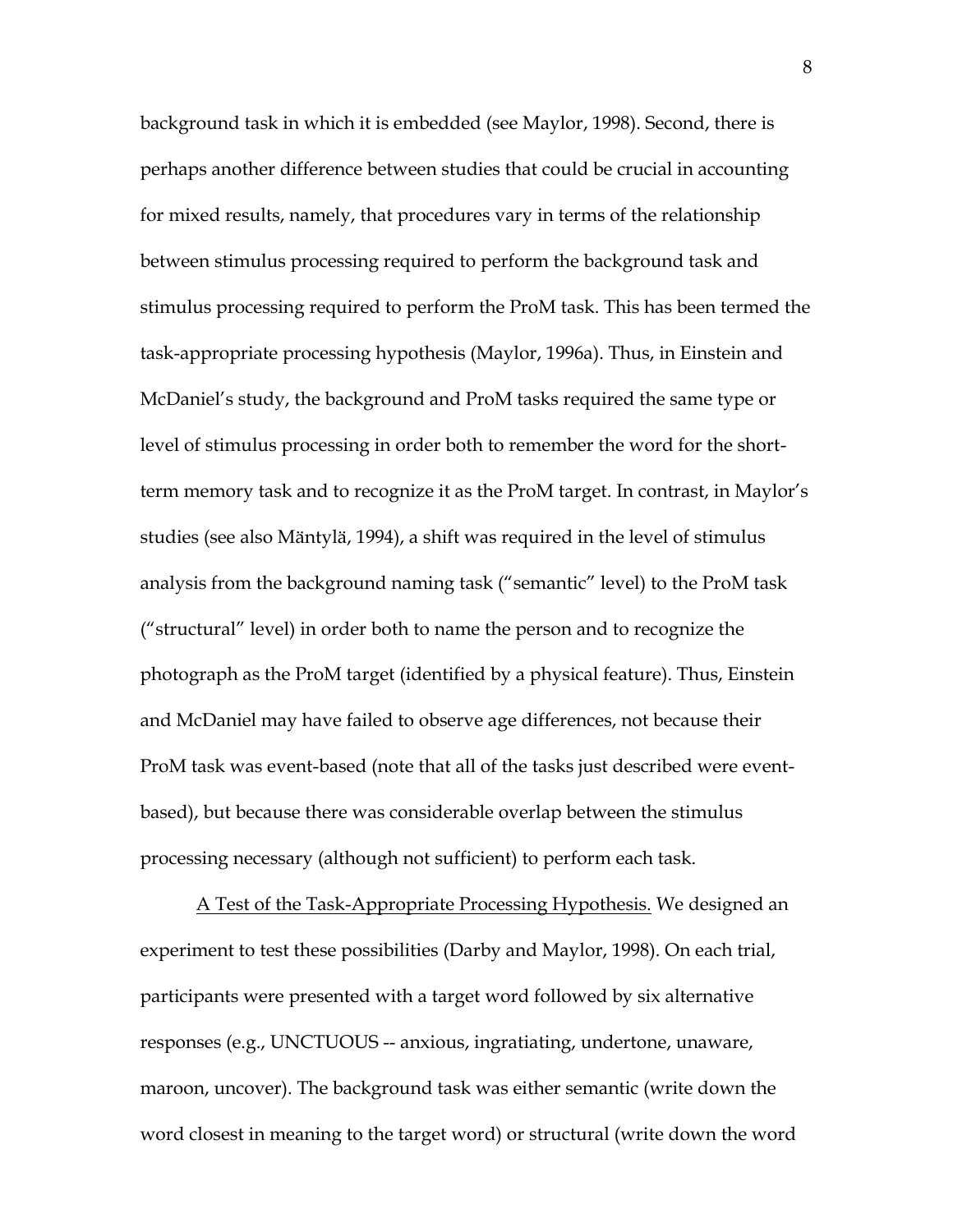that follows the target word in alphabetical order). The ProM task was similarly either semantic (circle the trial number if the name of a color appears) or structural (circle the trial number if a word with a double letter appears). Each participant was assigned to one of four conditions according to the background task-ProM task combination: (1) Semantic-Semantic, (2) Semantic-Structural, (3) Structural-Semantic, and (4) Structural-Structural. There were two main questions of interest. First, we expected older participants to find the semantic background task easier than would the younger participants because of their superior crystallized intelligence (e.g., Schaie, 1996). This would allow a comparison between ProM performance across age groups in the context of a background task on which older participants were not impaired. Second, on the basis of the task-appropriate processing hypothesis, we predicted that age differences in ProM would be greater in conditions 2 and 3 (where a shift in the level of stimulus analysis was required to perform both the background and ProM tasks) than in conditions 1 and 4 (where no shift was required). There were 65 trials (10 s per trial). ProM targets appeared on trials 28 (maroon), 45 (green), and 62 (yellow).

There were two groups of participants. Younger participants ( $\underline{n}$  = 79) were aged between 18 and 24 years (M age = 19) and were psychology undergraduates whose participation in the study was a course requirement. Older participants  $(n)$  $= 76$ ) were aged between 63 and 84 years ( $M$  age  $= 72$ ) and were selected from a panel of community-dwelling volunteers aged over 50.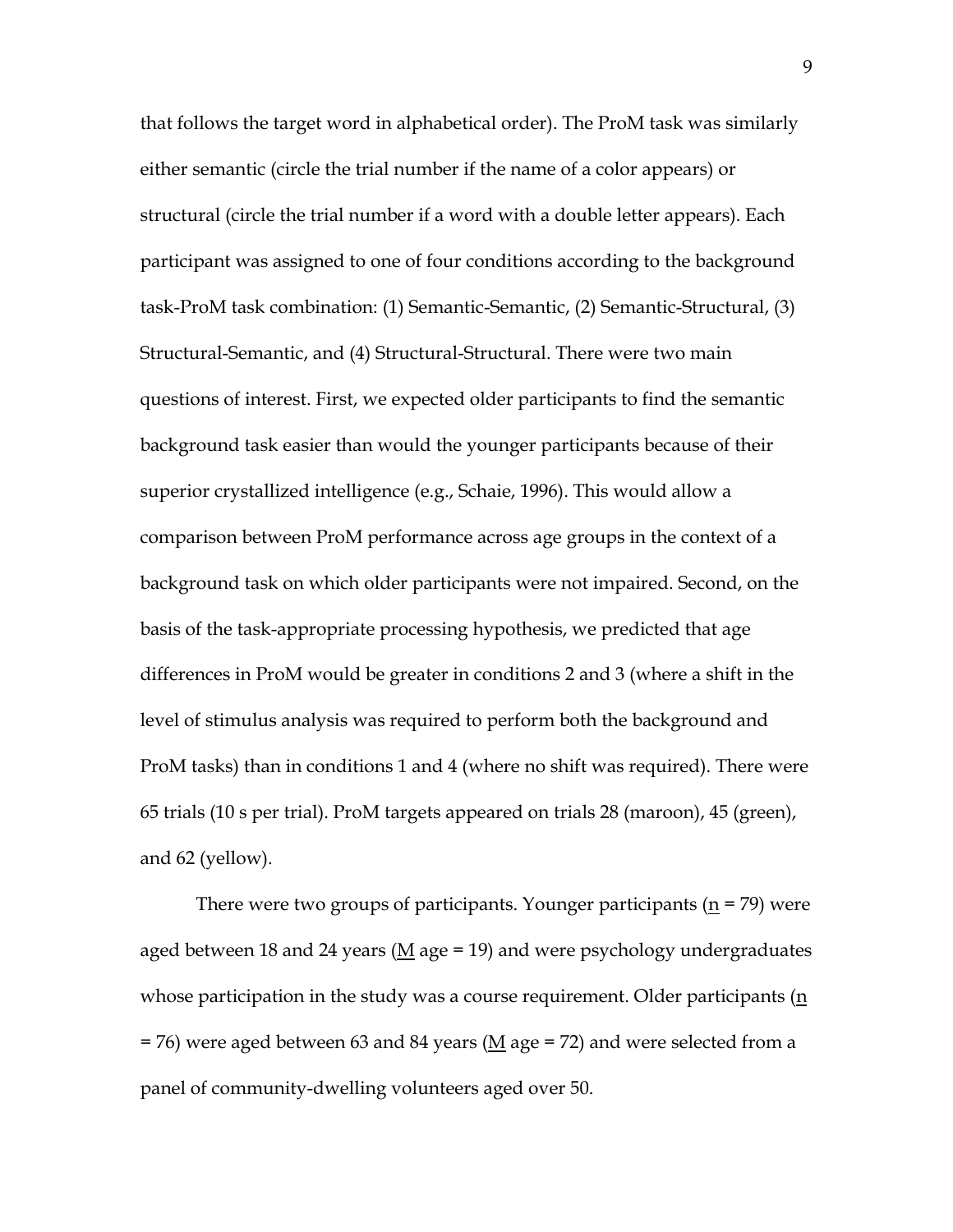The results for the background task are shown in Figure 1a for each of the four background-ProM task conditions. It can be seen that the older participants performed considerably better than the younger participants in identifying synonyms (semantic background task; conditions 1 and 2), whereas the younger participants performed slightly better than the older participants in selecting the next word in alphabetical order (structural background task; conditions 3 and 4). There appeared to be little influence of the nature of the ProM task on background task performance in either age group. An analysis of variance (ANOVA) was conducted on these background task data with age group (younger vs. older), background task (semantic vs. structural), and ProM task (semantic vs. structural) as between-participant variables. There were significant effects of age group,  $F(1, 147) = 5.42$ ,  $p < .05$ , and background task,  $F(1, 147) =$ 141.40,  $p \leq 0.0001$ . The interaction between age group and background task was also significant,  $F(1, 147) = 51.12$ ,  $p \le 0.0001$ . There were no other significant effects (all remaining  $p$  values  $\geq$  .10). In summary, we succeeded in our aim of selecting background tasks that differed in their relative difficulty across age groups, thereby providing an interesting case for the comparison of age differences in ProM performance.

Figure 1b shows the results for the ProM task for each of the four background-ProM task conditions. It is clear that, regardless of the background task, the younger participants were more successful in responding to the ProM targets than the older participants. ProM performance was higher for the semantic task (color targets) than for the structural task (double letter targets),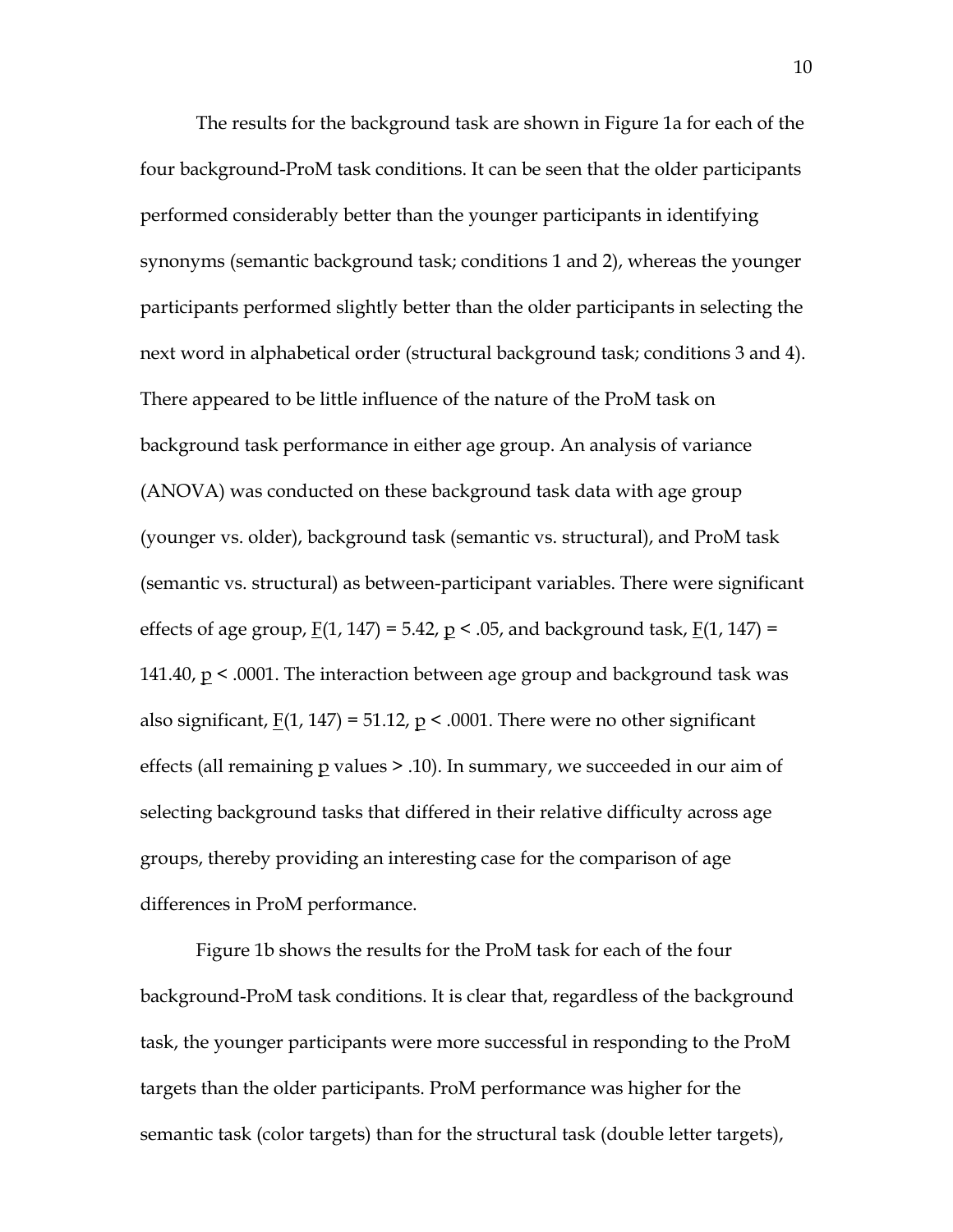despite the fact that the ProM targets were physically identical in the two tasks. More importantly, consistent with our predictions, the age difference in ProM appeared to be greater when a shift was required between the levels of stimulus analysis required by the background and ProM tasks (conditions 2 and 3) than when no shift was required (conditions 1 and 4). These effects were confirmed by an ANOVA with the same variables as before. There were significant effects of age group,  $F(1, 147) = 37.55$ ,  $p \le 0.0001$ , and ProM task,  $F(1, 147) = 24.82$ ,  $p \le 0.0001$ . The only other significant effect was the crucial three-way interaction between age group, background task, and ProM task,  $F(1, 147) = 4.79$ ,  $p < .05$ . Thus, the age difference in ProM was 38% when a shift was required but only 18% when no shift was required.

To determine the extent to which the effects of age on ProM could be attributable to RetM failures in the older participants, the ProM data were reanalyzed after having excluded participants who were unable to select the correct ProM task instructions in a recognition test at the end of the experiment. This led to the loss of 1 younger participant and 8 older participants. The ANOVA on ProM performance was very similar to before except that the threeway interaction was now only marginally-significant,  $F(1, 138) = 3.75$ ,  $p = .055$ , with mean age differences in the shift and no shift conditions of 36% and 17%, respectively.

To conclude, it is clear that ProM is not always spared in normal aging and that deficits can be observed even when (1) the background task is relatively easier for older participants, and (2) failures of RetM in retaining the task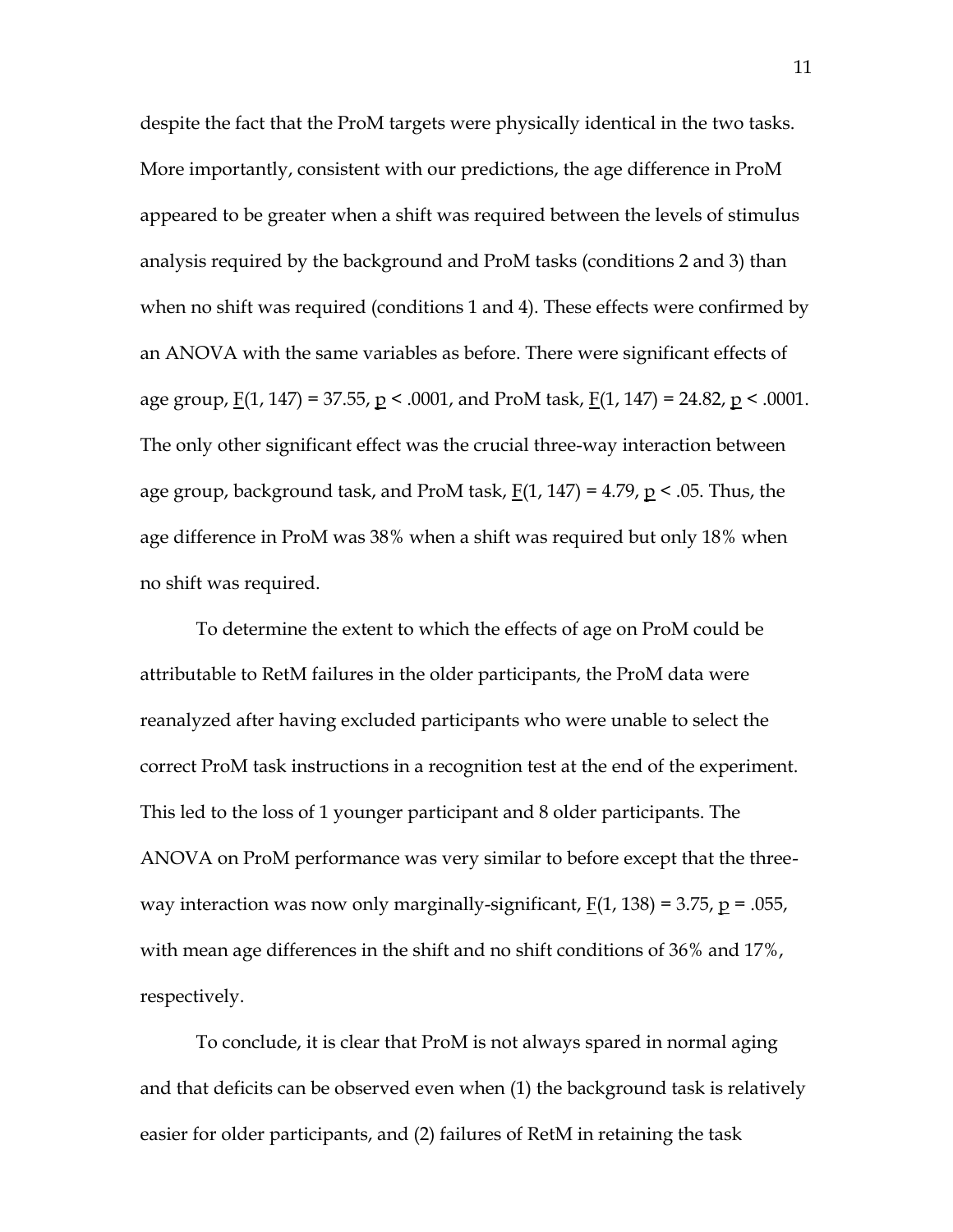instructions are taken into account. In addition, there is evidence to support the task-appropriate processing hypothesis (Maylor, 1996a) such that age deficits are greater when a shift is required between the type of stimulus processing required by the background task and stimulus processing required by the ProM task. An interesting possibility for future research is that this task-shifting deficit may be particularly related to the loss of frontal functioning in old age (see West, 1996, on the frontal hypothesis of aging, and McDaniel et al., 1999, on its relationship to ProM). In summary, the results from these and other studies converge on the conclusion that age deficits do vary across different ProM tasks. As with RetM, age deficits appear to be greatest when task demands are high (task-shifting being perhaps just one example of how tasks differ). In terms of Craik's (1986) framework, it is probably not the case that all ProM tasks are low in environmental support and high in self-initiated activity.

ProM and Dementia. Returning to our two original claims, if ProM is not always unaffected by normal aging, then this rather weakens the case for poor ProM as an early indicator of dementia. But what about the claim that ProM may be disproportionately impaired by abnormal aging? There are certainly some anecdotal reports that when people consult their doctors because they are worried about possible symptoms of dementia in one of their relatives, it is often ProM problems that they complain particularly about (e.g., McKitrick, Camp, & Black, 1992). However, to date, there have been very few experimental studies of ProM in dementia. One potential problem was briefly mentioned earlier, namely, that it is difficult to separate prospective from retrospective failures. So in a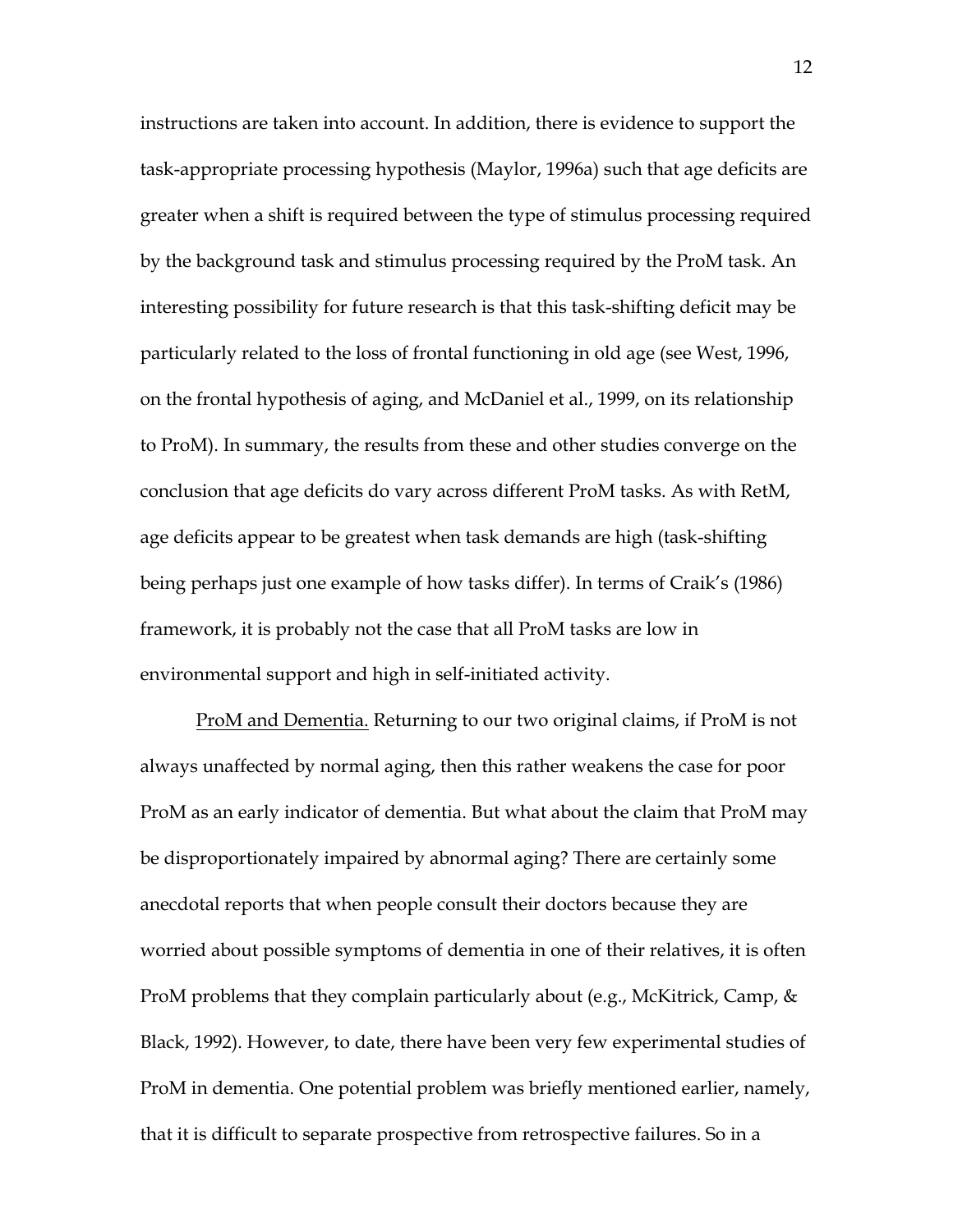ProM task, you have to remember that something has to be done (ProM component), but also what has to be done, and when and where (RetM component). Usually retention of the RetM component is near-perfect in studies with normal participants since the content is deliberately kept as simple as possible (such as marking the trial number if someone is wearing glasses). Unfortunately, remembering the task requirements may not be such a trivial task for patient populations. People with dementia may therefore perform poorly in a ProM task, not necessarily because of impaired ProM, but because of impaired RetM (see Maylor, 1995, for further discussion).

In a project based at the University of Aberdeen, we have taken two approaches to the study of ProM in dementia. The first was a questionnaire study to obtain reports of the frequency of ProM and RetM failures and associated frustration in patients with Alzheimer's disease (AD), their carers, and both younger and older controls (Smith, Della Sala, Logie, & Maylor, in press). Contrary to the anecdotal evidence, ProM failures were no more frequent than RetM failures in AD patients (from carers' ratings); however, AD patients were rated near ceiling for both, so this absence of a difference may be difficult to interpret. Significantly more ProM than RetM failures were reported in the remaining groups, and this effect was identical for younger and older controls. Patients' ProM and RetM failures were reported by carers as being equally frustrating to AD patients, whereas ProM failures of AD patients were reported as more frustrating for carers than their RetM failures. Thus, although ProM failures were rated as no more frequent than RetM failures in AD patients (i.e.,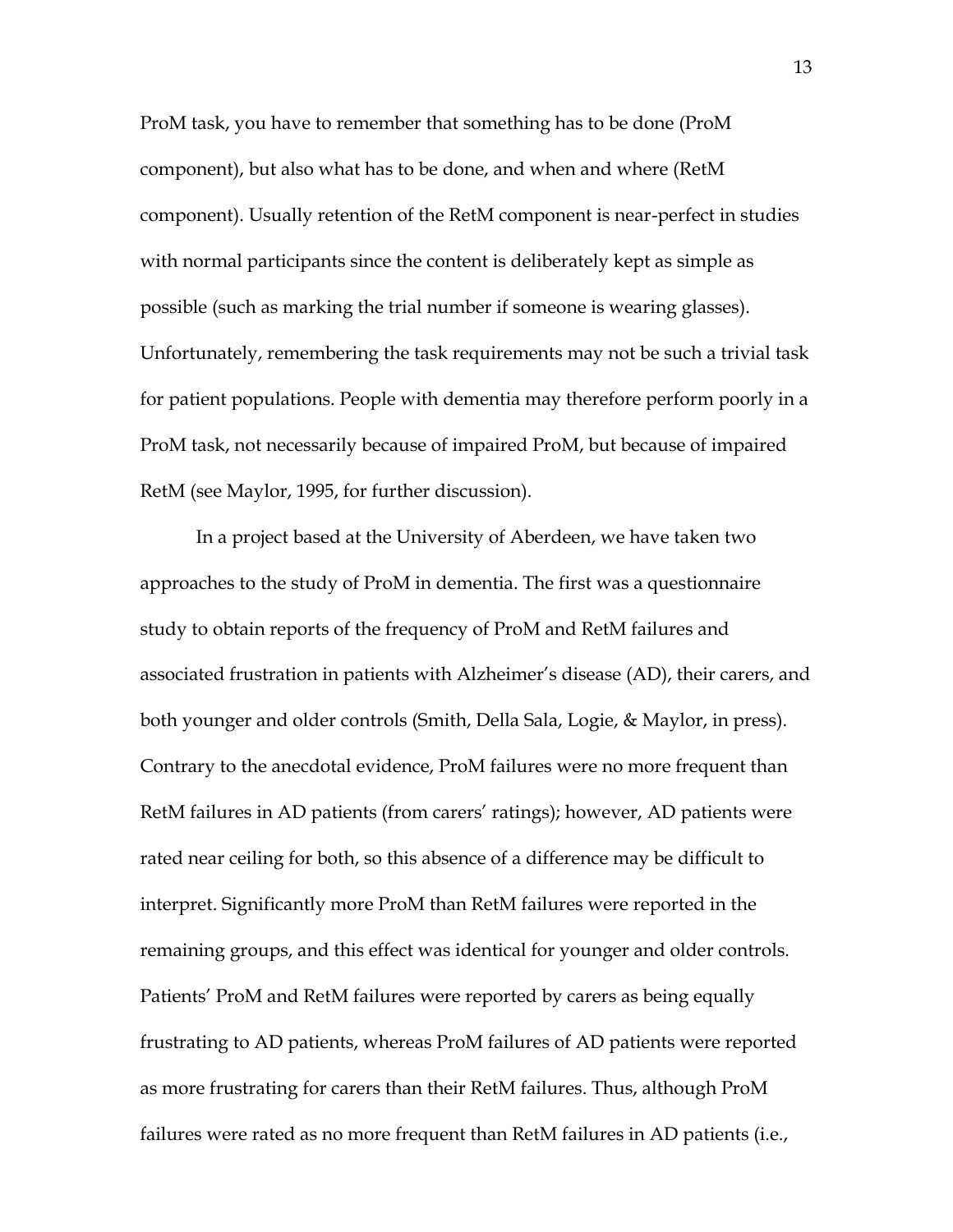both generally occurred very often), they may have greater impact on the lives of carers in terms of the resulting levels of frustration and therefore may be more likely to be reported as early indicants of the disease.

Our second approach to the study of ProM in dementia was to conduct laboratory-controlled experiments to compare ProM and RetM performance of AD patients with that of age-matched controls and young controls (Maylor, Smith, Della Sala, & Logie, in preparation). To illustrate with one example, the background task was to view a 17-min film of scenes in and around Aberdeen. Participants were advised to watch the film carefully because there would be a recognition memory test at the end of the film. Each participant was assigned to one of two ProM conditions. In the event-based condition, participants were asked to say "animal" whenever they saw an animal in the film. A cow, a horse, a dog, a pig, and a sheep appeared on the screen for 3 s at approximately 3, 6, 9, 12, and 15 min. In the time-based condition, participants were asked to stop a clock every three minutes throughout the film by pressing the spacebar of a computer keyboard (which reset the clock to zero). A large clockface was displayed on a computer screen placed to the right of participants so that they were required to turn their heads to check the time.

There were three groups of participants: young, old, and AD patients. The AD patients were closely matched in age to the old participants. Several measures of RetM were obtained, including digit span, sentence span, and free recall. In addition, the recognition memory test at the end of the film, in which 12 scenes from the film were presented together with 12 new scenes for old/new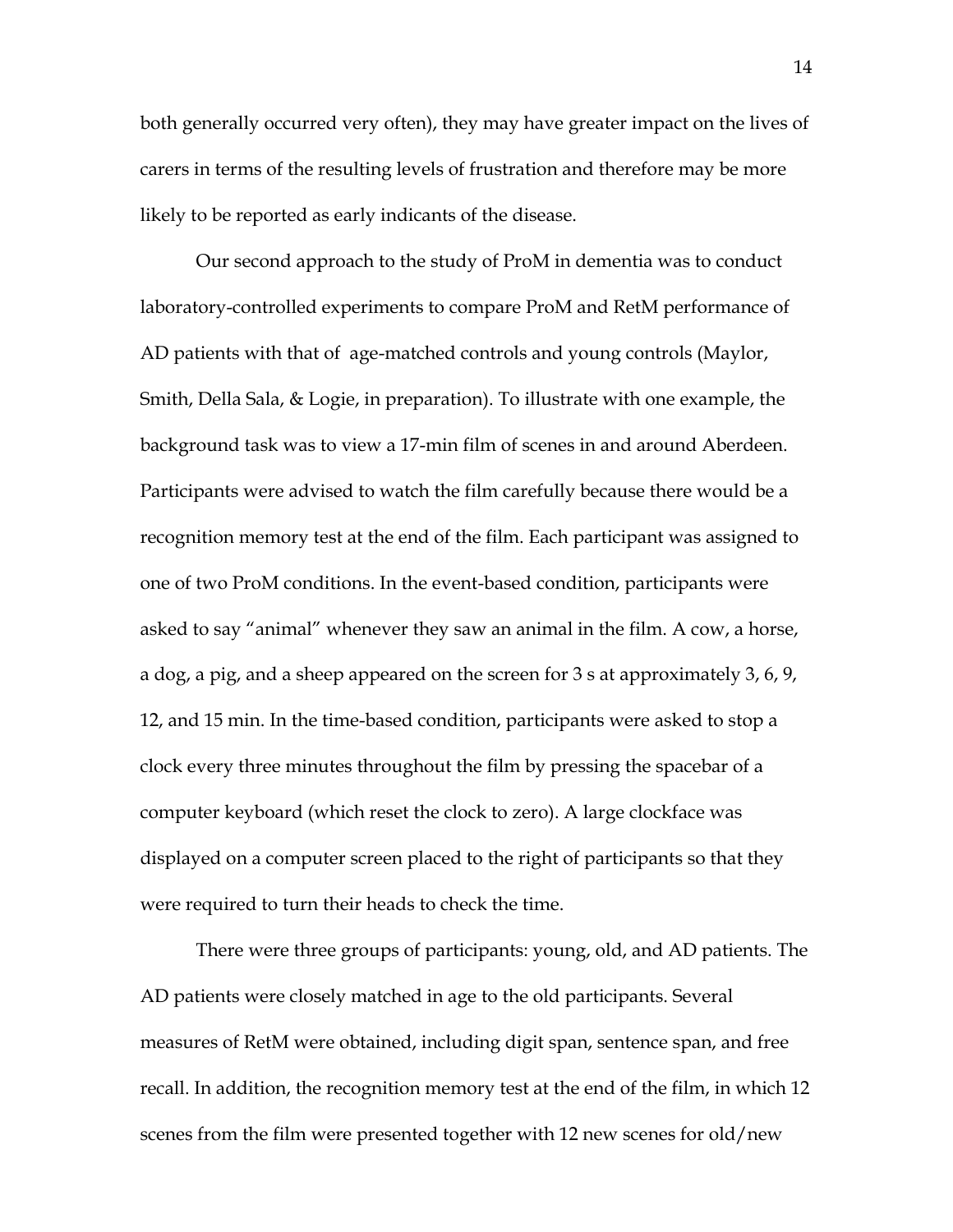judgements, provided a further measure of RetM. The young and old groups did not differ significantly in terms of digit span, sentence span, and recognition. However, the young group achieved higher scores on the free recall test than the old group. As expected, the AD patients performed significantly worse than the old group on all four measures of RetM.

Before summarizing the results for the ProM tasks, it is important to note that all participants were able to recall accurately the ProM instructions when questioned at the end of the experiment, although some AD patients required occasional prompting. In other words, ProM failures cannot be attributed to RetM failures in retaining the task instructions (see earlier discussion). ProM performance was scored as follows. For the event-based task, a response within 4 s of the animal's onset was counted as a ProM success. For the time-based task, stopping the clock between 2 s before and 2 s after the clock reached 3 min was counted as a ProM success. Young participants were significantly more successful than old participants, who themselves significantly outperformed the AD patients. Although the age decline between young and old was greater in the time-based task than in the event-based task (cf. Einstein et al., 1995; Park et al., 1997), this comparison was compromised by ceiling effects for the young group on this particular measure of performance. Comparing the old group with the AD patients, the deficit was very similar across the two tasks. It might have been expected that the task more adversely affected by normal aging (i.e., time-based) would also be more adversely affected by abnormal aging. However, it should be acknowledged that larger age deficits in time- than event-based tasks are not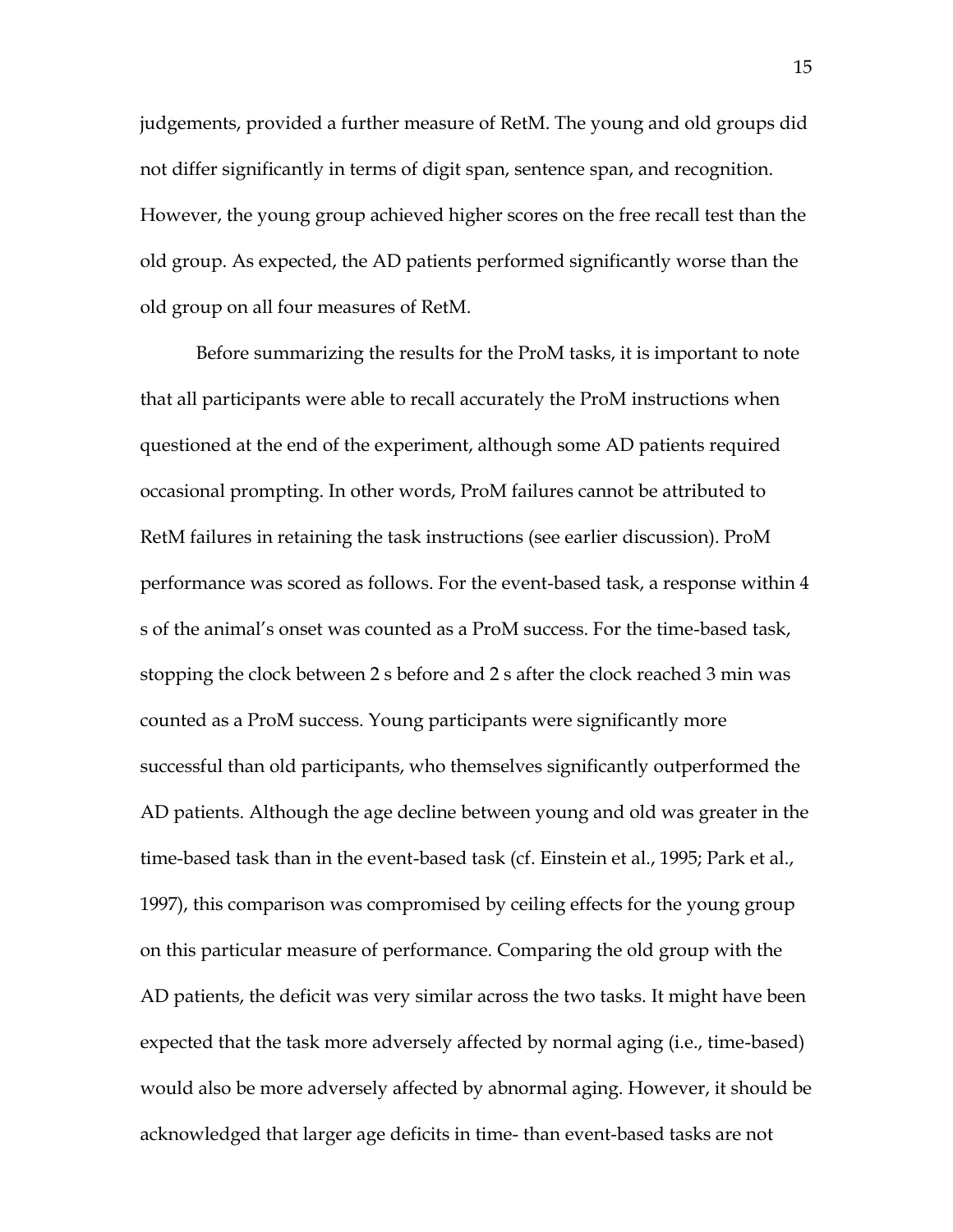always found (see, for example, d'Ydewalle, Luwel, & Brunfaut, 1999), and that it is probably the case that both event- and time-based ProM tasks can vary (e.g., in terms of the degree of self-initiated activity required) such that some event-based tasks can be more demanding than some time-based tasks.

Perhaps of more interest here is the comparison between the effects of both normal and abnormal aging on ProM vs. RetM. First, for normal aging (young vs. old), this experiment revealed significant ProM deficits in both eventand time-based tasks in the context of significant decline in free recall, but no decline in measures of span or recognition. Thus, we again have evidence that ProM is not unusually spared in normal aging. Second, for abnormal aging (old vs. AD patients), there were significant deficits for both event- and time-based ProM tasks, but also for measures of RetM. To compare the effects of dementia on ProM and RetM directly, we calculated standardized scores for the AD patients and their age-matched controls. The differences between the two groups were very similar across the five memory measures, with no evidence of greater impairment for ProM than for RetM.

The conclusion from our experimental work on ProM and dementia is that there is no evidence that ProM is particularly impaired by AD in comparison with RetM. This would appear to conflict with Huppert and Beardsall's (1993) conclusion that ProM tasks are particularly sensitive to the early stages of dementia. However, it should be noted that Maylor et al.'s (in preparation) AD patients were not necessarily in the early stages of dementia. It therefore remains possible that ProM failures may be earlier indicators of dementia than RetM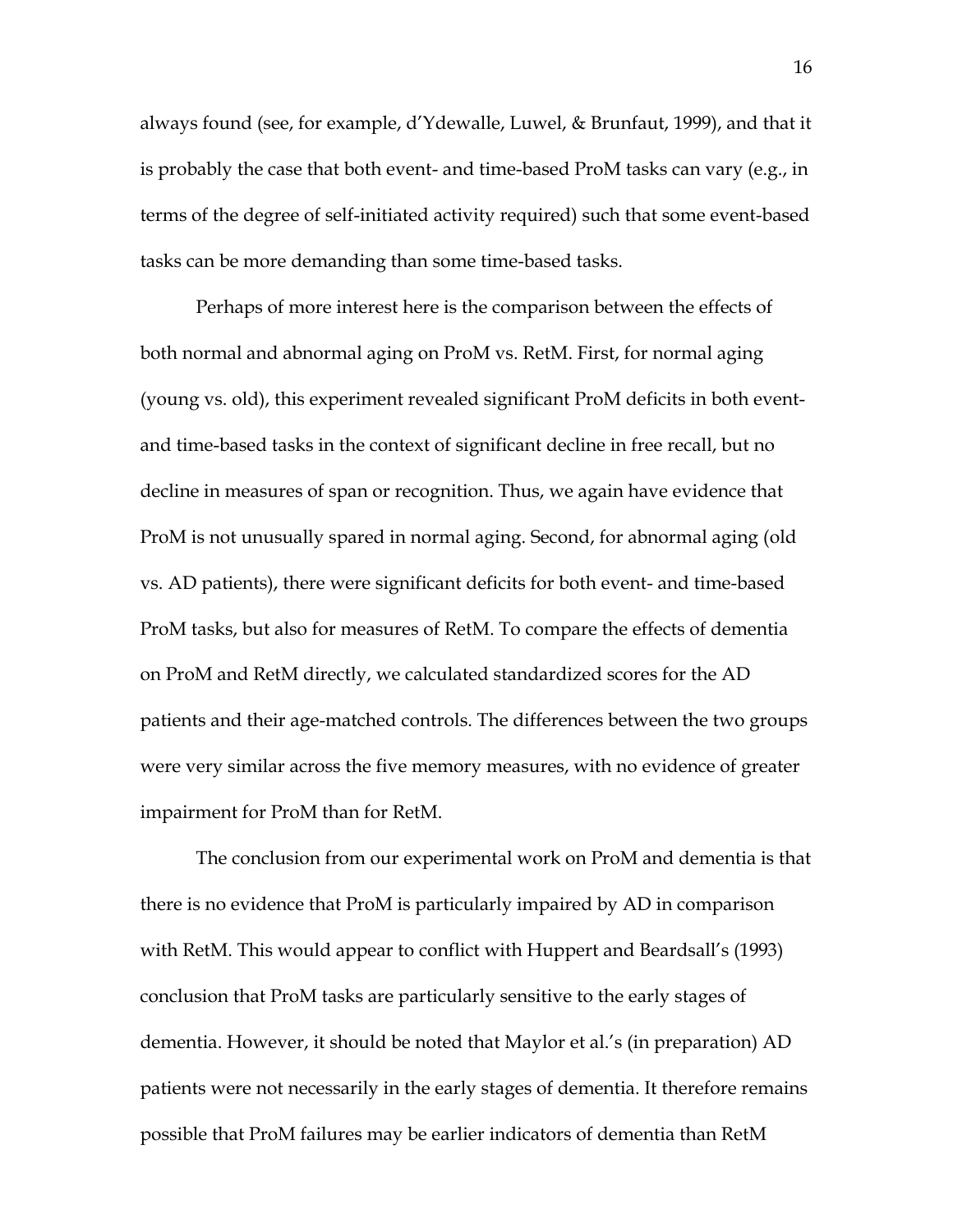failures, as argued by Huppert and Beardsall on the basis that ProM tasks may require the use of more brain areas than RetM tasks (see also Glisky, 1996).

The Retention Interval I: Clock-Checking and Self-Rated Thoughts. The discussion so far has largely concerned the third phase of ProM tasks (i.e., intention execution), where we have seen clear deficits due to both normal aging and dementia. We turn now to consider the second phase, namely, the retention interval. The question of interest here is what is the status of the intention or ProM task during the period when the task cannot be carried out? And are there age and dementia differences here too? We have investigated behavior during the retention interval in a number of ways. First, we have followed others in examining clock-checking behavior in time-based ProM tasks. For example, in the time-based condition of Maylor et al.'s (in preparation) study described earlier, we recorded the number of times participants checked the clock during each 30-s period leading up to (1) successful ProM responses, and (2) unsuccessful ProM responses. For checks on the clock prior to successful ProM responses, considerably more checks were made in the final 30-s period than in the previous periods, as expected. In addition, clock-checking differed significantly across the three groups such that young participants checked the clock less often than the old participants, who in turn checked the clock less often than the AD patients. These results with respect to normal aging would appear to be inconsistent with those of both Einstein et al. (1995) and Park et al. (1997) who observed less clock-checking in their older than in their younger age groups. However, these previous studies did not distinguish between clock-

17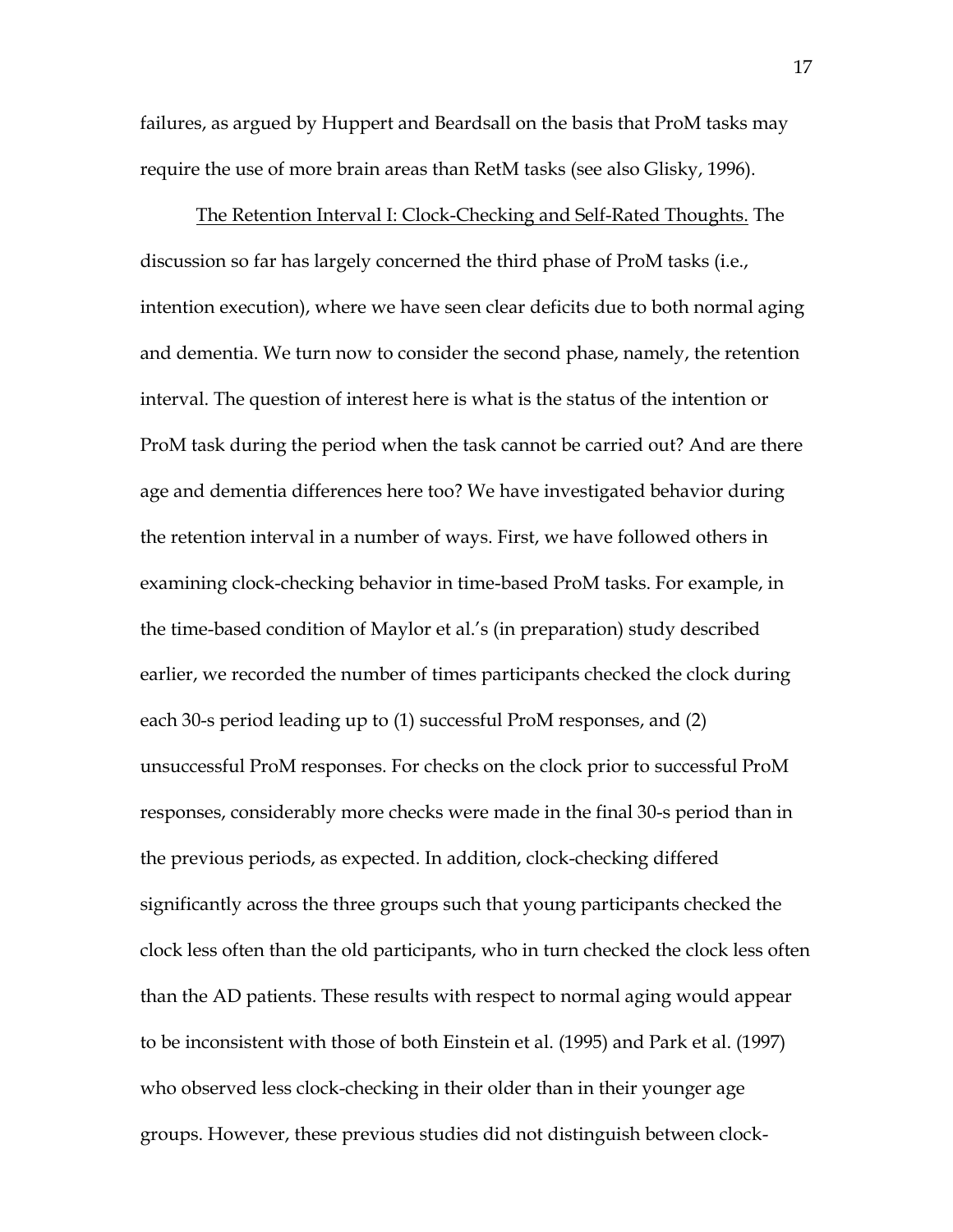checking prior to ProM success and clock-checking prior to ProM failure. Note that older adults are more likely than younger adults to forget the ProM task and therefore fail to check the clock. Our results suggest that successful ProM performance is preceded by different overt behaviors in both normal aging and dementia.

A second method of investigating the retention interval was adopted by Maylor (1998). Participants were asked at the end of an event-based ProM experiment to rate how often they had thought about the ProM component during the task. Regression analyses relating such self-rated thoughts to ProM performance showed that even when participants reported the same level of thoughts about the ProM task, the older participants were still less successful in responding to ProM targets. Alternatively, for the same level of ProM performance, older participants reported thinking more about the ProM task than younger participants.

The Retention Interval II: The Intention-Superiority Effect. For obvious reasons, it is probably not sufficient to rely entirely on self-ratings obtained retrospectively. Instead, a more direct method of investigating the status of ProM tasks during the retention interval is provided by Goschke and Kuhl (1993). Students were asked to memorize descriptions of different activities such as setting the dinner table or clearing a messy desk. They were then informed as to which of these scripts they were to execute (rather than simply observe) later. In a subsequent speeded recognition test for the words in the instructions, participants were faster to respond to words from the to-be-executed script than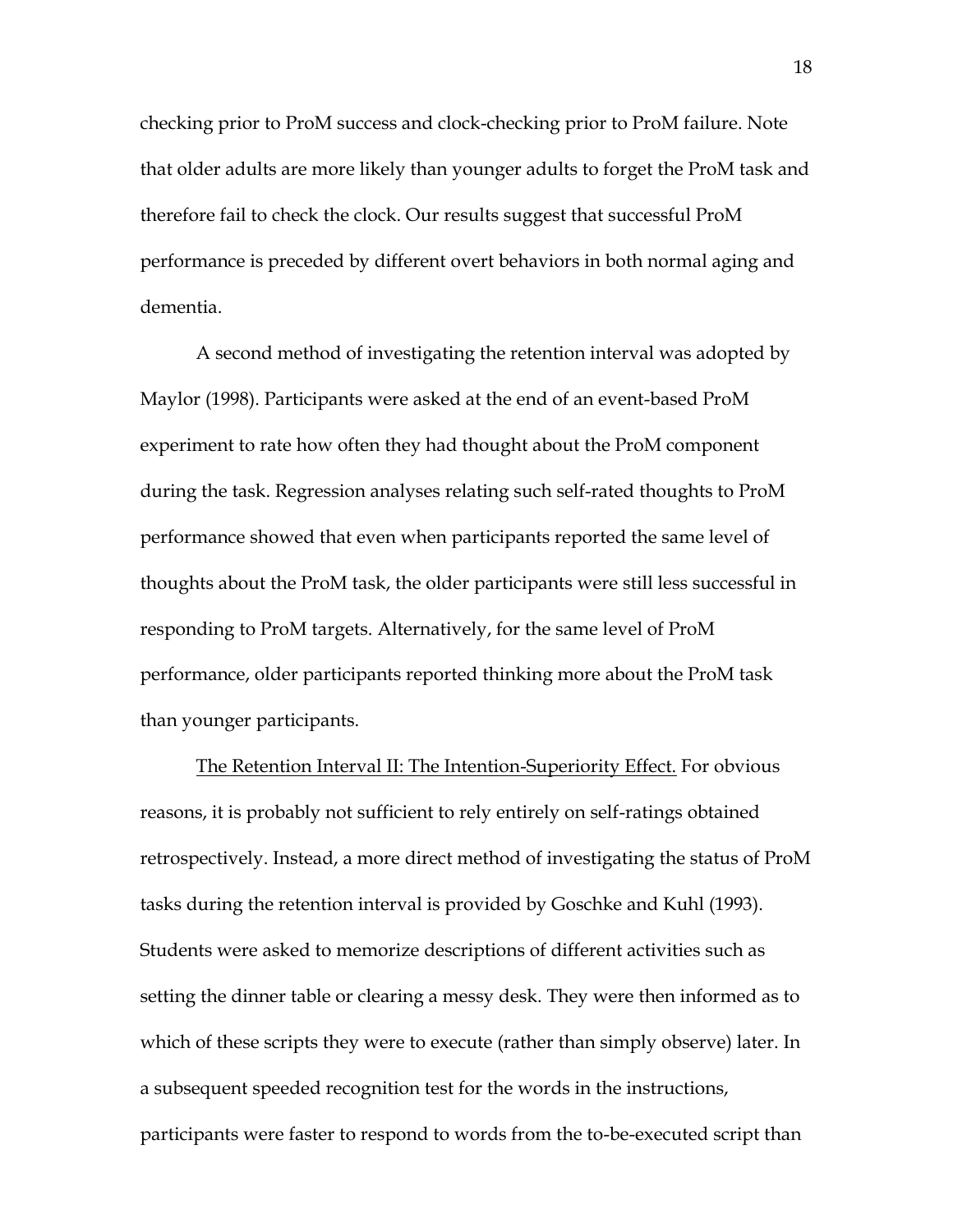to words from the to-be-observed script. Goschke and Kuhl's (1993) results from four experiments suggested that representations of intentions are characterized by a "heightened level of subthreshold activation in long-term memory" (p. 1211). They demonstrated that this "intention-superiority effect" was neither the result of selective encoding nor differential rehearsal but instead reflected the ―intrinsic property of representations of intentions to decay more slowly than representations of nonintended activities" (p. 1223).

We have recently attempted to extend the intention-superiority effect in a number of ways (see Maylor, Darby, & Della Sala, 1999). First, we were interested in whether the effect applied to participants' own intentions as opposed to experimenter-imposed intentions. Second, we wondered whether the effect would occur for long-term intentions, that is, tasks to be carried out hours or days rather than minutes in the future. Third, we were obviously interested in possible differences between age groups in the intention-superiority effect. We have employed a speeded fluency task to compare the production of tasks that have to be carried out in the future with the production of tasks that have already been carried out in the past. Thus, participants were asked to recall as many instances as possible from a specified category in four minutes. There were two categories, with order counterbalanced across participants: (1) Jobs, appointments or things you did last week (RetM), and (2) Jobs, appointments, or things you intend to do next week (ProM). Participants were instructed to summarize each memory in one or two words.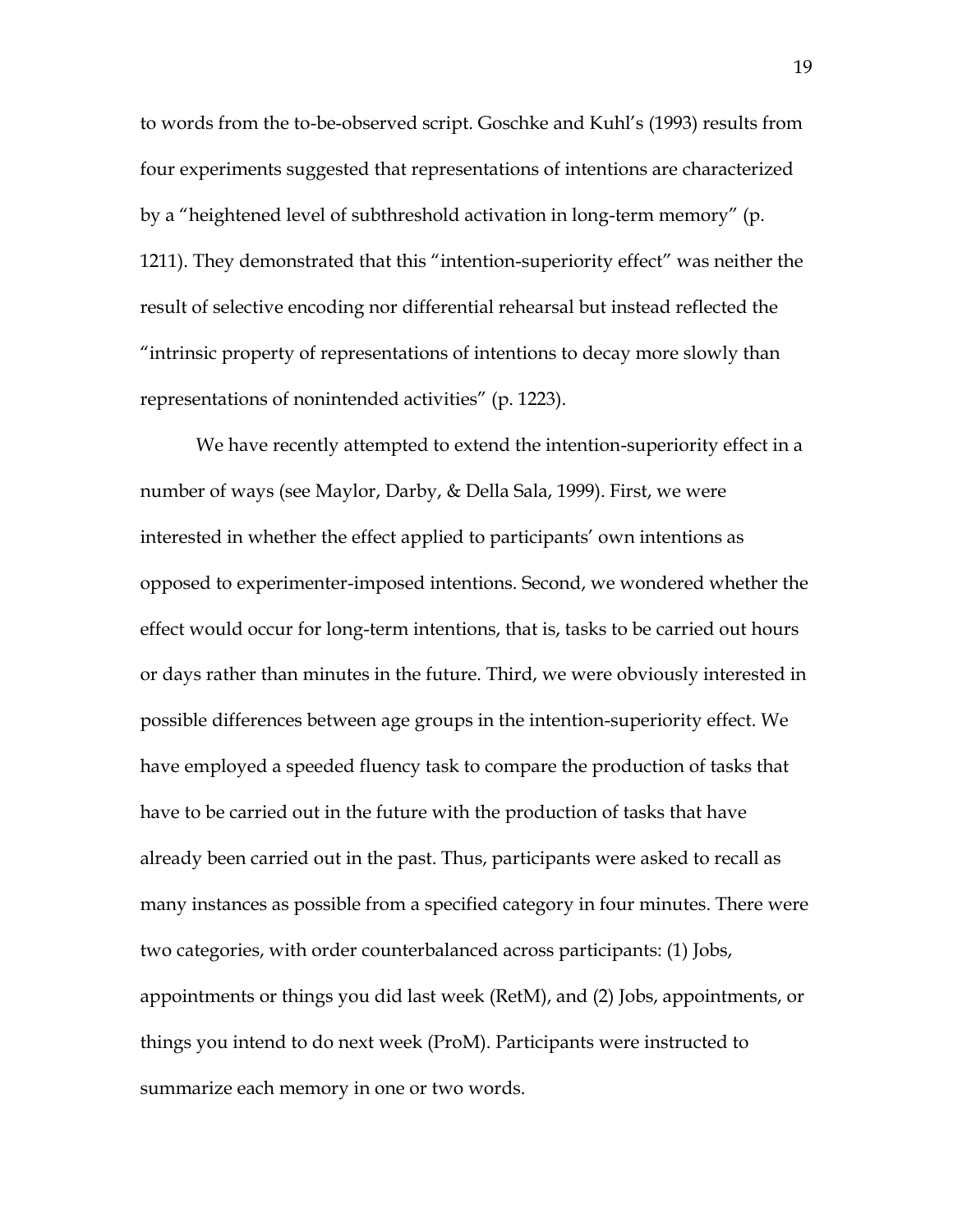Young participants recalled slightly more ProMs than RetMs, thereby demonstrating a long-term intention-superiority effect for participants' own intentions. This is a particularly striking result for at least two reasons. First, the memory representations of events that have taken place are surely richer (e.g., they contain more sensory detail) than those of events that have yet to take place. Second, we do not plan everything we do a week in advance; thus, there are potentially many more memories available from the past than from the future. Despite these two considerations, the young participants displayed an intentionsuperiority effect. In contrast, middle-aged participants recalled similar numbers of RetMs and ProMs, whereas both older participants and AD patients actually recalled fewer ProMs than RetMs (an intention-inferiority effect). This pattern of results suggests that there are age differences in the relative status of intentions during the retention interval phase of ProM tasks.

Marsh, Hicks and Bryan (1999) have recently shown that two effects may contribute to the intention-superiority effect, namely, the facilitation of ProMs and the inhibition of RetMs. The intention-inferiority effect observed in our older adults and AD patients could therefore be due to reduced facilitation of ProMs, reduced inhibition of RetMs, or indeed both. It is not possible to decide between these alternatives from the present data. However, it can be noted that there is some support from other paradigms for reduced inhibitory processing in normal aging (e.g., McDowd, Oseas-Kreger, & Filion, 1995).

Although a direct link between the intention-superiority effect and ProM performance remains to be established, it seems reasonable to assume that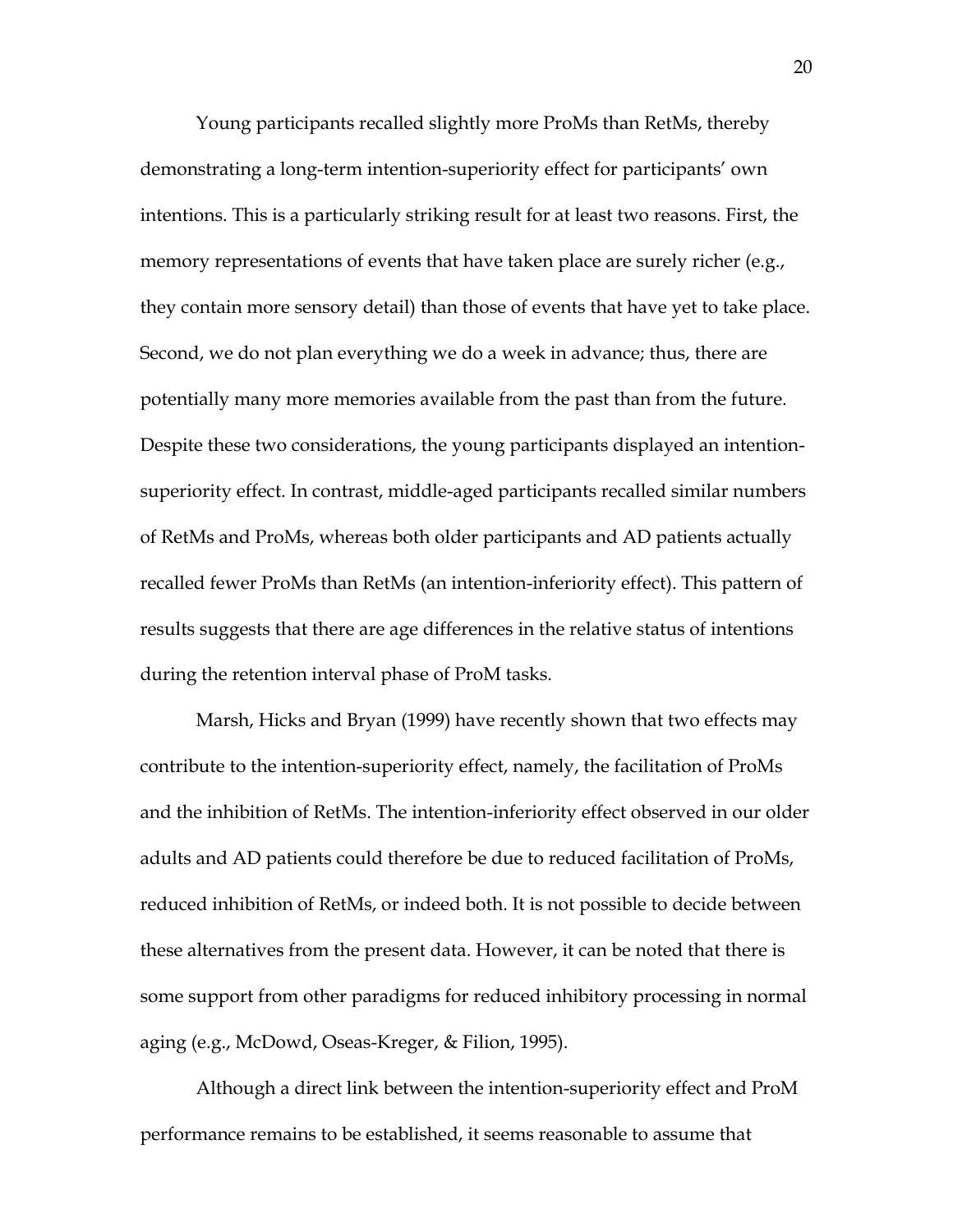successful prospective remembering depends at least partly on the level of resting activation of the intended action. Since the representations of intentions in older adults and in AD patients are less characterized by some form of privileged status in long-term memory than in young adults, it is suggested that this may at least contribute to observed deficits in prospective remembering in normal aging and dementia.

ProM and Development. Clearly, ProM declines with normal aging and dementia. But how does ProM develop at the other end of the lifespan? So far there have been almost as few studies of ProM in children as there are studies of ProM in dementia. The existing handful of studies have used very different methodologies and have produced inconsistent results. Some have found little or no ProM improvement (e.g., Somerville, Wellman, & Cultice, 1983) and therefore have argued that ProM develops at a much earlier age than RetM. However, others have found significant improvement (e.g., Passolunghi, Brandimonte,  $\&$ Cornoldi, 1985), in some cases attributable to greater use of effective external cues (Beal, 1985). Here, we briefly present two of our own attempts to look at the development of ProM.

First, we were interested in the extent to which any improvement in ProM with increasing age was related to changes in RetM. Children  $(n = 200)$  were asked to name teachers from their photographs (background task) and to indicate if the teacher was wearing glasses or if there was a plant in the picture (ProM task). The RetM task was immediate free recall of ten everyday objects.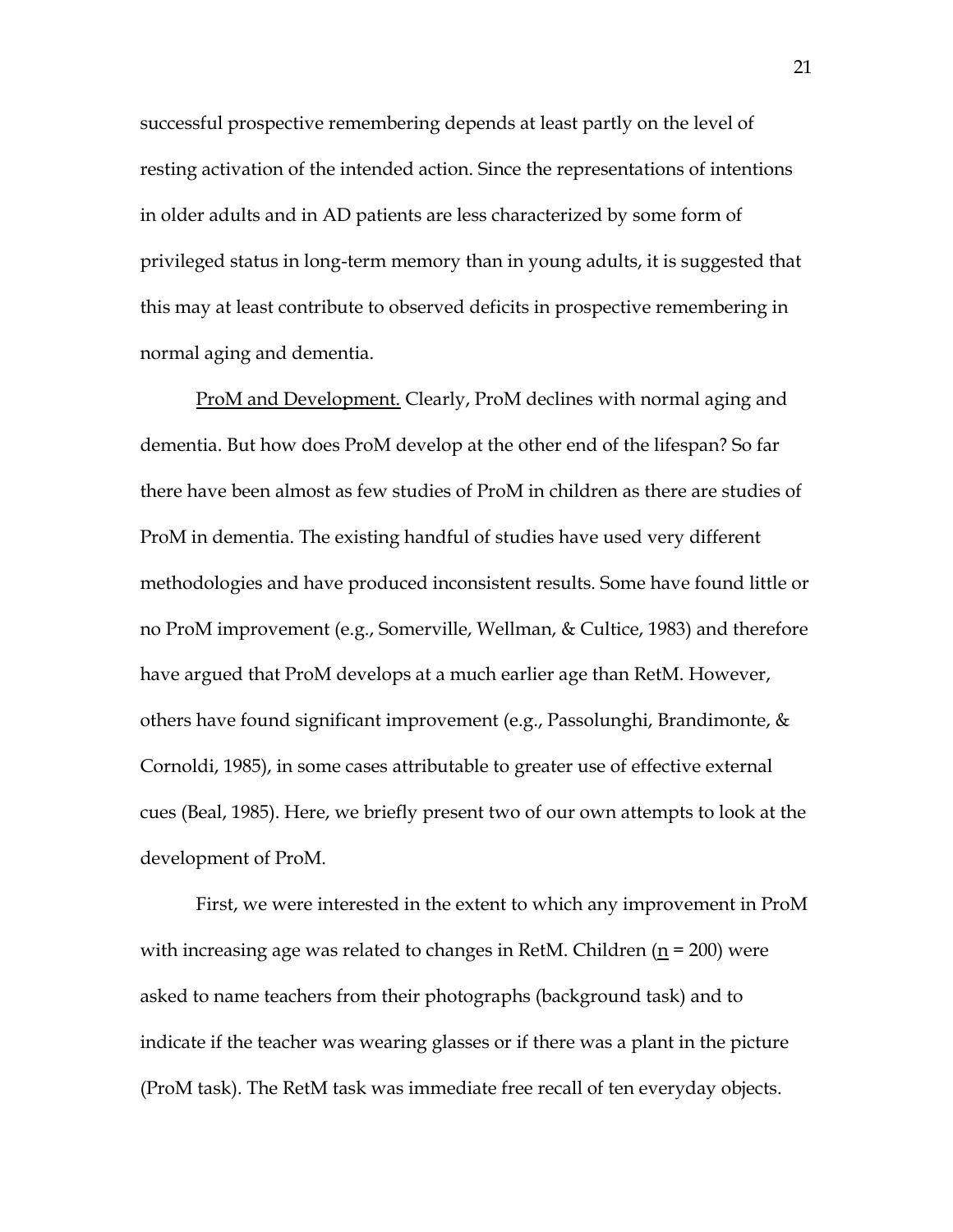There were significant improvements from 6-11 years for both ProM and RetM, and these improvements were very similar in terms of standardized scores (-0.55 to +0.72 for ProM, and –0.97 to 0.65 for RetM, from 6-11 years). The ProM data were further analyzed in terms of successful responses to each ProM target (glasses vs. plant). Improvement with increasing age was more striking for the plant than for the glasses such that the younger children were much less successful in responding to the plant than to the glasses. This was despite the fact that the plant was visually more prominent in the photographs than the glasses (e.g., in terms of size). A possible explanation is that young children may have particular difficulty when the ProM target event is not within the focus of attention for the background task (i.e., identifying and naming the person in the photograph). This would be consistent with the task-appropriate processing hypothesis discussed earlier with respect to aging. In other words, young children may be less likely to switch attention on every trial from stimulus processing required to perform the background task and stimulus processing required to respond to the ProM target.

A second experiment was based on a recent study by Einstein, McDaniel, Smith, and Shaw (1998) designed as a laboratory analogue of an habitual ProM task, that is, where the same ProM task has to be done on a regular basis, like remembering to feed the goldfish once a day. In habitual ProM tasks, we are particularly interested in the fourth phase of the task, that of evaluating the outcome. One possibility is that young children might fail to perform the task (i.e., an omission error) because they mistake thinking about feeding the goldfish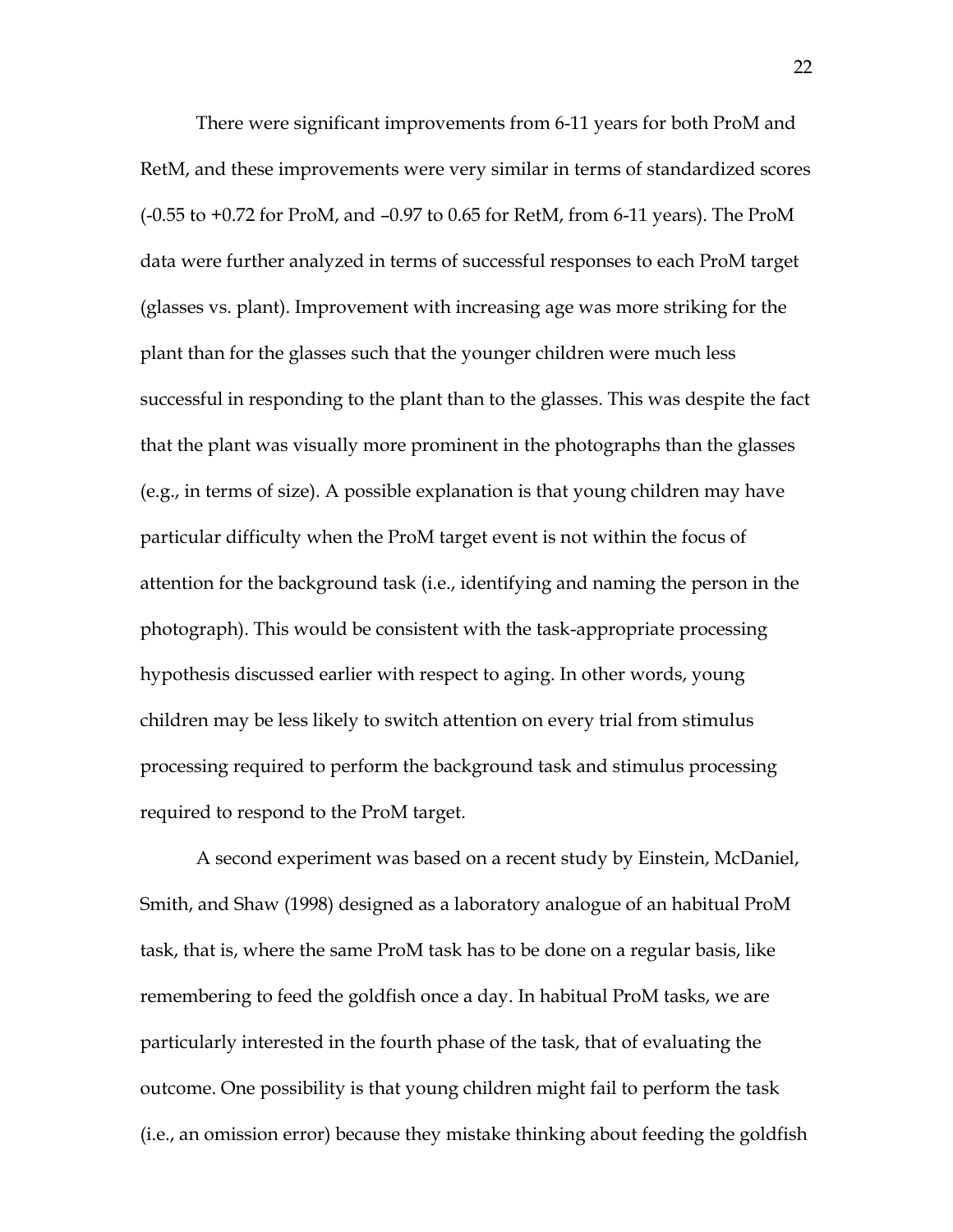with actually feeding the goldfish (i.e., an output or reality monitoring error). Or children might think that they have performed the task because they are mistakenly recalling their memory of feeding the goldfish yesterday (i.e., a temporal discrimination error). A related problem with habitual ProM tasks is repetition errors. Thus, children might feed the goldfish twice because they forgot that they had already fed them, or they might remember that they fed the goldfish but attribute the memory to yesterday rather than to today.

We asked 90 children aged 5-11 years to play a game in which points were scored by manoeuvring a steel ball around an obstacle course. Each game lasted 90 s, and children were asked to play the game 10 times. The ProM task was to turn a counter over once on each trial; however, they were not allowed to turn the counter over during the first 20 s. A timer moved from Start to Stop over the course of each game. During the first 20 s, the timer pointed to a red zone; from 20-90 s, the timer pointed to a green zone. Participants were instructed to turn the counter over only when the timer reached the green zone. After each trial, participants were asked if they had remembered to turn the counter over on that trial.

Omission errors in the ProM task (i.e., failing to turn over the counter) were most frequent in the youngest children. There were few repetition errors (i.e., turning the counter over more than once), with no significant effect of age. We were particularly interested in the two types of outcome evaluation errors: (i) the number of times children claimed to have turned over the counter but in fact had not, conditionalized on ProM failures, and (ii) the number of times they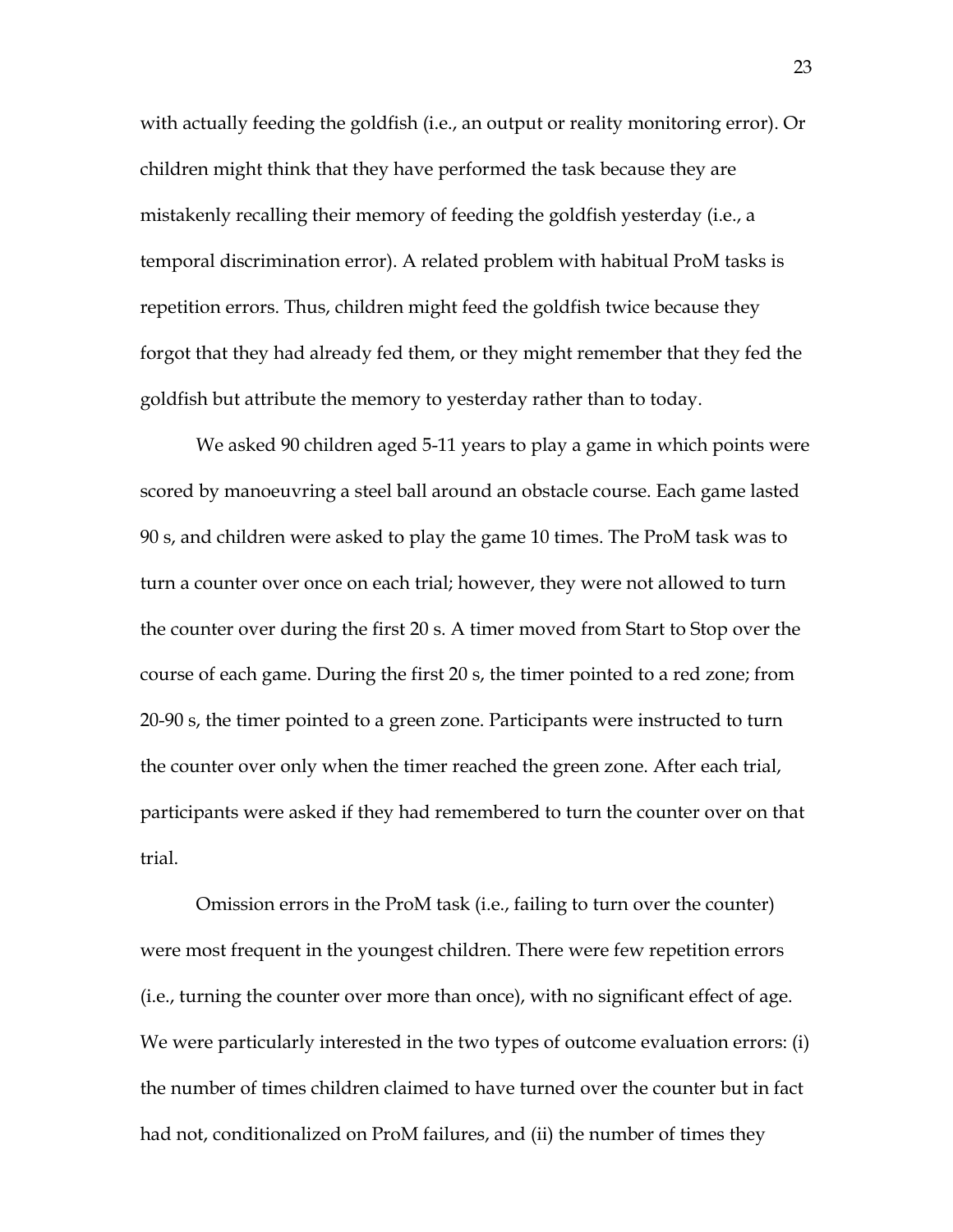claimed not to have turned over the counter when in fact they had, conditionalized on ProM successes. For the first type of error, there was a significant increase with age. This can be explained as follows: Children may fail to perform the ProM task but may think that they have because they are mistakenly recalling their ProM response from a previous trial (temporal discrimination error). This is more likely to occur in older children because a previous trial is more likely to be a ProM success than it is for younger children. The second type of error is particularly interesting because it could lead eventually to repetition errors. Most of these errors occurred in the last few trials, consistent with Einstein et al.'s (1998) conclusion that as a ProM task becomes habitual, it is more difficult to remember whether or not the ProM task has been performed. This second error type significantly decreased with age. There are two possible interpretations of this result: First, if younger children are more prone to temporal discrimination errors, they would be more likely to attribute their memory of performing the task on the current trial to the previous trial. Second, younger children may be more prone to output monitoring failures; in other words, they may simply forget that they performed the task, perhaps because it has become automatic. Further empirical work is required to distinguish between these two possibilities (cf. Einstein et al., 1998).

Conclusions. ProM research is still in its infancy, particularly with respect to changes in ProM across the lifespan. Nevertheless, although there have been some mixed results, it is clear that ProM does develop in childhood, and decline in old age, with further decline in dementia. Both in development and in normal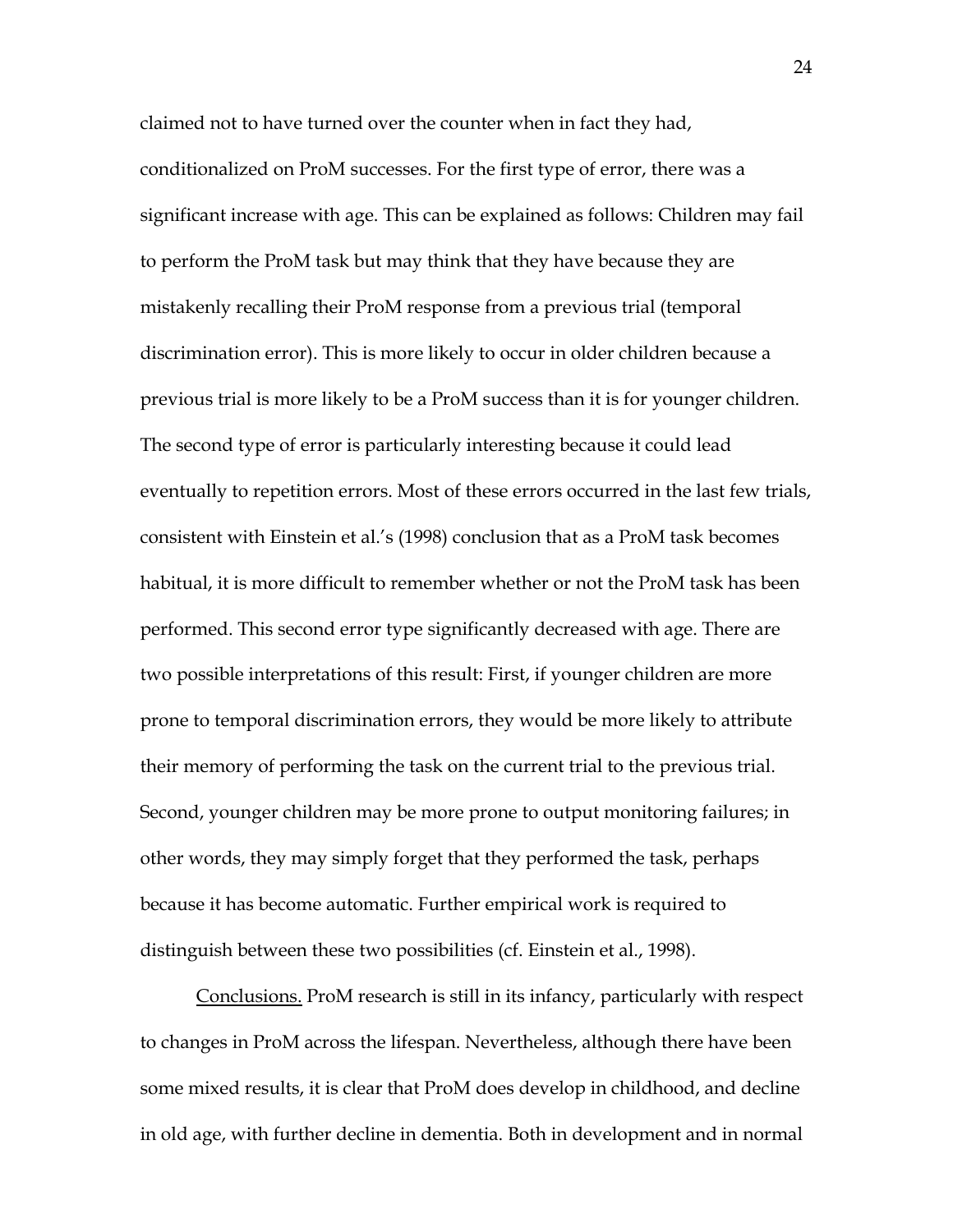aging, it seems that ProM is more affected when the attentional demands of the task are high. For example, age effects are greater when attention-switching is required between the background task and ProM task demands (taskappropriate processing hypothesis; Maylor, 1996a).

There is currently no evidence that ProM is more affected by dementia than RetM, at least in moderately-demented patients. Careful longitudinal research is still required to provide an appropriate test of Huppert and Beardsall's (1993) suggestion that ProM failures may be earlier indicators of dementia than RetM failures. Whether or not ProM failures turn out to be more prevalent than RetM failures in the early stages of dementia, it is clear that patients' ProM failures are more frustrating to carers than their RetM failures. This finding may provide an explanation for the anecdotal evidence that relatives of patients note problems with ProM in particular when initially consulting their doctors.

During the retention interval between the formation and execution of an intention, ProM tasks are less represented in long-term memory by a heightened level of activation (relative to RetM tasks) in old age and dementia than in young adults, which could account for at least some of the deficits observed. However, the reason for this (e.g., reduced facilitation of ProMs, reduced inhibition of RetMs, or indeed both) is not yet clear. When ProM is successful in old age and dementia, it is achieved at the expense of greater effort during the retention interval, for example, in terms of more checks on the clock in a time-based task, or more thoughts about the task in an event-based task.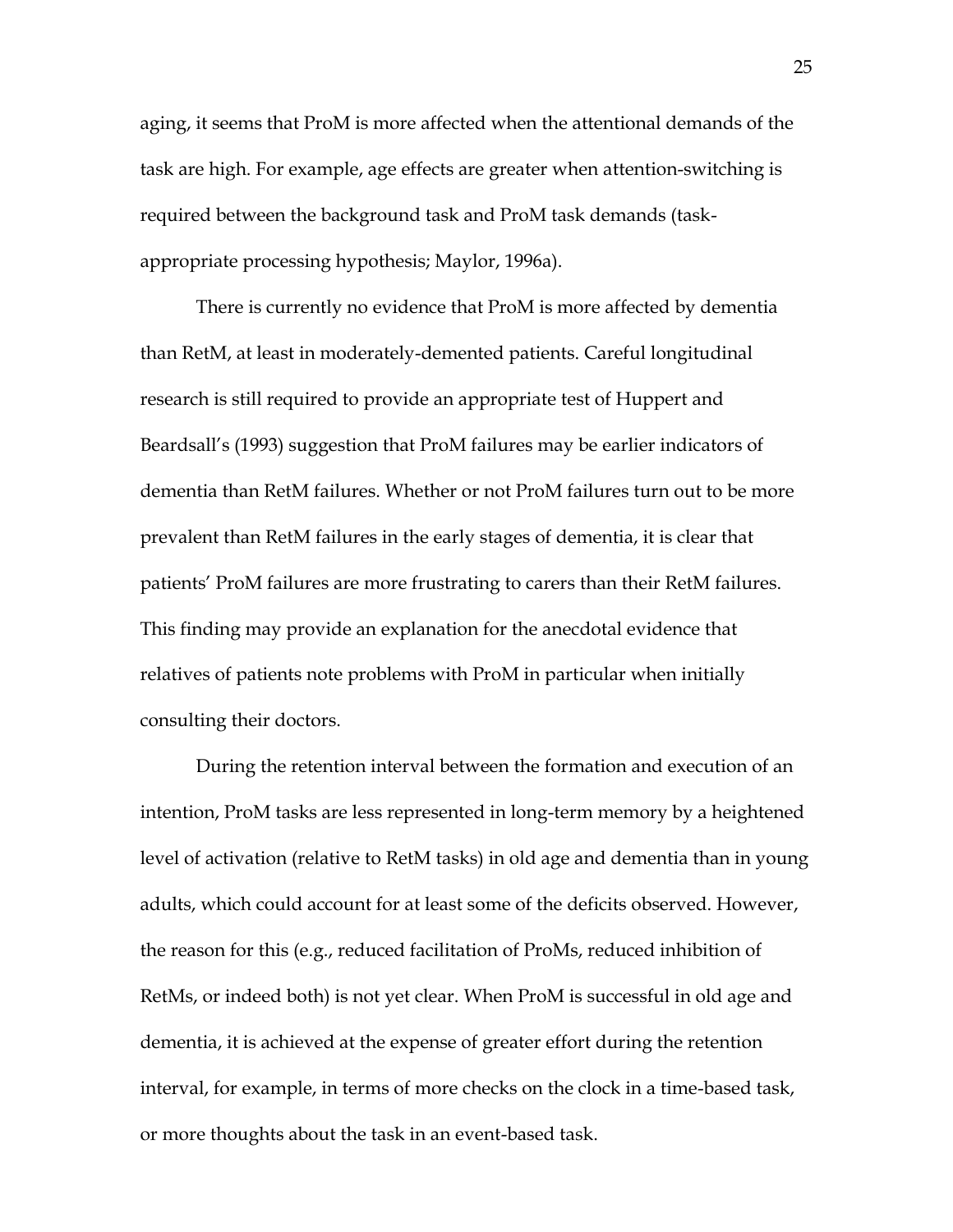A final issue is whether there is anything special about ProM or whether we can simply predict ProM changes across the lifespan on the basis of what we know about RetM changes. Initial studies suggested that ProM was exceptionally spared in old age, but subsequent studies have shown age deficits in ProM performance that are largely consistent with Craik's (1986) framework. Thus, deficits are greater when self-initiated activity is high and environmental support is low, both for ProM and RetM (although care must be taken to avoid circularity here). It certainly seems the case that findings from the RetM literature can help in understanding ProM data. For example, the development of temporal memory may be able to account for some of the outcome evaluation errors observed in the study of habitual ProM.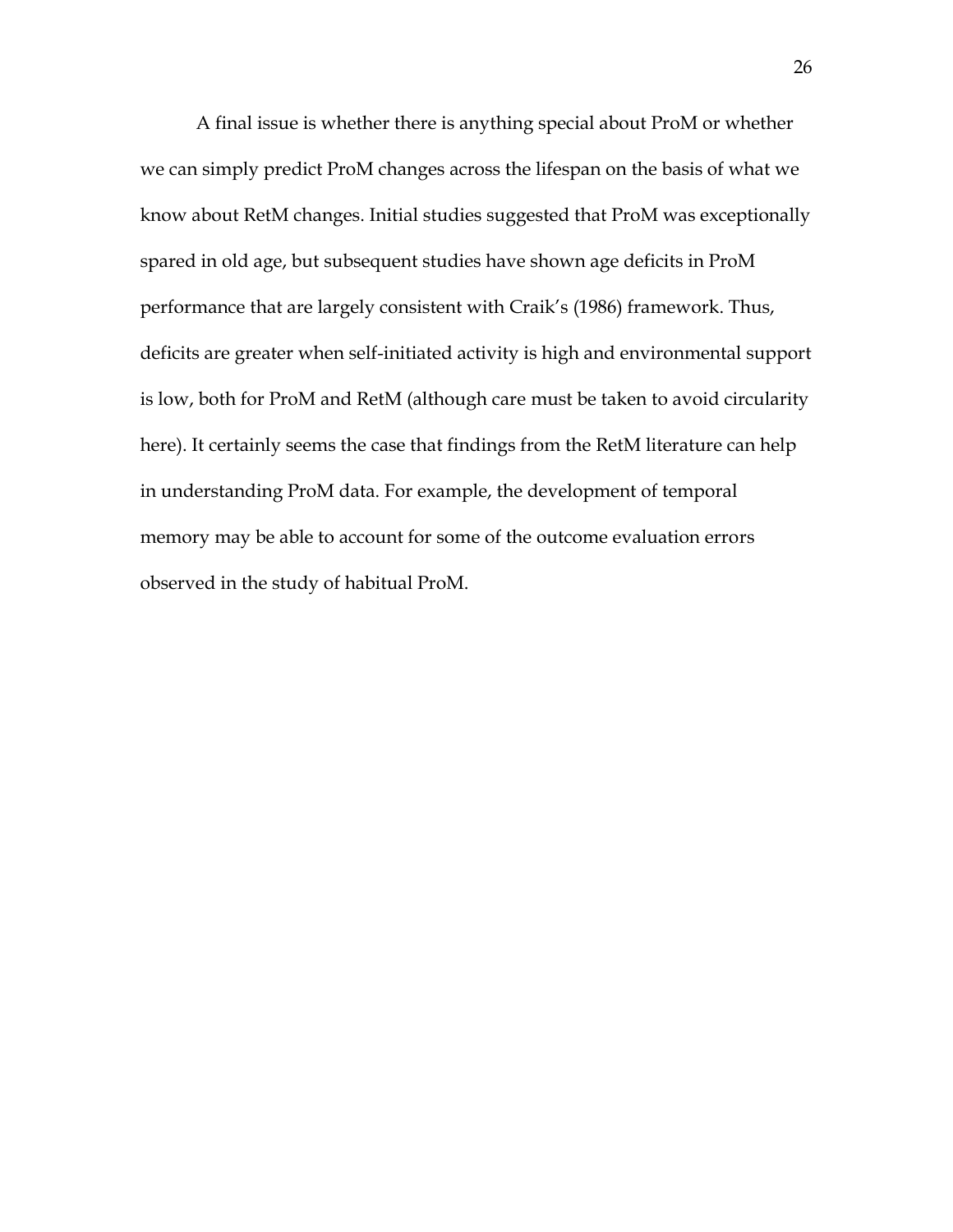## References

Beal, C. R. (1985). The development of knowledge about the use of cues to aid prospective retrieval. Child Development, 56, 631-642.

Brandimonte, M., Einstein, G. O., & McDaniel, M. A. (Eds.) (1996).

Prospective memory: Theory and applications. Mahwah, NJ: Erlbaum.

Cherry, K. E., & LeCompte, D. C. (1999). Age and individual differences influence prospective memory. Psychology and Aging, 14, 60-76.

Craik, F. I. M. (1986). A functional account of age differences in memory. In F. Klix & H. Hagendorf (Eds.), Human memory and cognitive capabilities: Mechanisms and performances (pp. 409-422). Amsterdam: Elsevier.

Crowder, R. G. (1996). Commentary: The trouble with prospective memory: A provocation. In M. Brandimonte, G. O. Einstein, & M. A. McDaniel (Eds.), Prospective memory: Theory and applications (pp. 143-147). Mahwah, NJ: Erlbaum.

Darby, R. J., & Maylor, E. A. (1998, April). Effects of the relationship between background and prospective memory task requirements on age differences in prospective memory. Poster presented at the Seventh Cognitive Aging Conference, Atlanta, Georgia.

d'Ydewalle, G., Luwel, K., & Brunfaut, E. (1999). The importance of ongoing concurrent activities as a function of age in time- and event-based prospective memory. European Journal of Cognitive Psychology, 11, 219-237.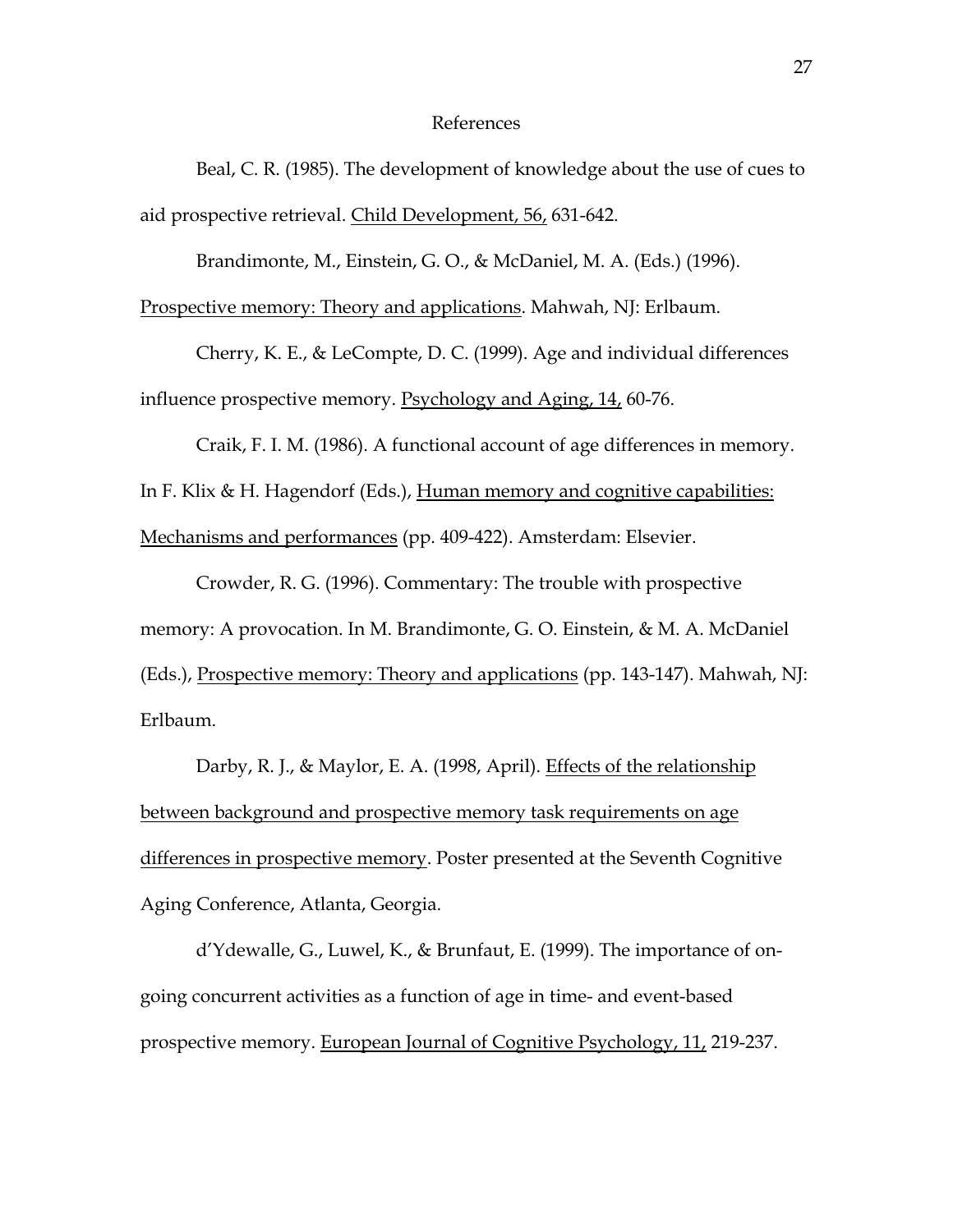Einstein, G. O., & McDaniel, M. A. (1990). Normal aging and prospective memory. Journal of Experimental Psychology: Learning, Memory and Cognition, 16, 717-726.

Einstein, G. O., McDaniel, M. A., Richardson, S. L., Guynn, M. J., & Cunfer, A. R. (1995). Aging and prospective memory: Examining the influences of self-initiated retrieval processes. Journal of Experimental Psychology: Learning, Memory and Cognition, 21, 996-1007.

Einstein, G. O., McDaniel, M. A., Smith, R. E., & Shaw, P. (1998). Habitual prospective memory and aging: Remembering intentions and forgetting actions. Psychological Science, 9, 284-288.

Einstein, G. O., Smith, R. E., McDaniel, M. A., & Shaw, P. (1997). Aging and prospective memory: The influence of increased task demands at encoding and retrieval. Psychology and Aging, 12, 479-488.

Ellis, J. (1996). Prospective memory or the realization of delayed intentions: A conceptual framework for research. In M. Brandimonte, G. O. Einstein, & M. A. McDaniel (Eds.), Prospective memory: Theory and applications (pp. 1-22). Mahwah, NJ: Erlbaum.

Glisky, E. L. (1996). Prospective memory and the frontal lobes. In M. Brandimonte, G. O. Einstein, & M. A. McDaniel (Eds.), Prospective memory: Theory and applications (pp. 249-266). Mahwah, NJ: Erlbaum.

Goschke, T., & Kuhl, J. (1993). Representation of intentions: Persisting activation in memory. Journal of Experimental Psychology: Learning, Memory, and Cognition, 19, 1211-1226.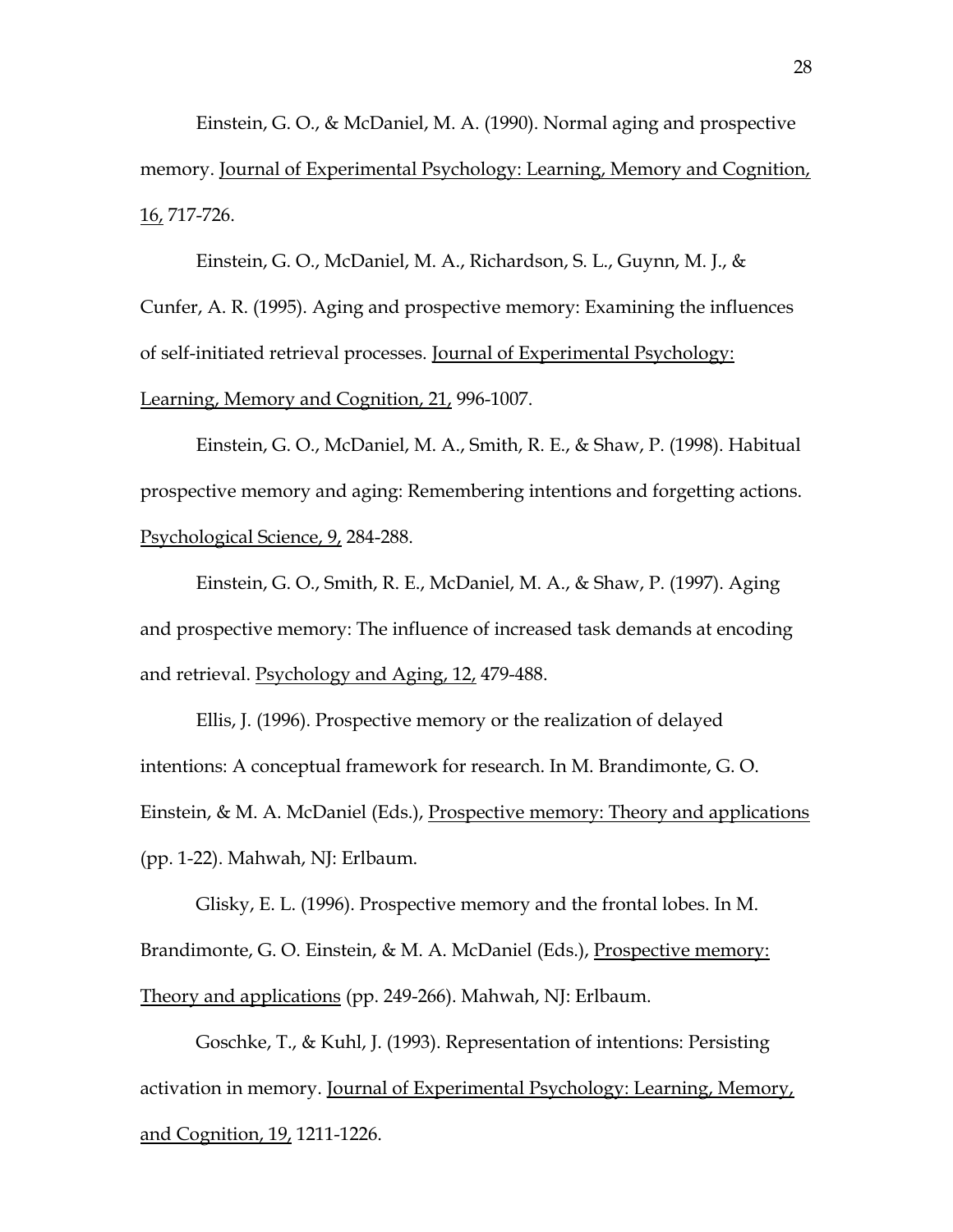Hultsch, D. F., Hertzog, C., Dixon, R. A., & Small, B. J. (1998). Memory change in the aged. Cambridge, England: Cambridge University Press.

Huppert, F. A., & Beardsall, L. (1993). Prospective memory impairment as an early indicator of dementia. Journal of Clinical and Experimental Neuropsychology, 15, 805-821.

Kidder, D. P., Park, D. C., Hertzog, C., & Morrell, R. (1997). Prospective memory and aging: The effects of working memory and prospective memory task load. Aging, Neuropsychology, and Cognition, 4, 93-112.

Mäntylä, T. (1994). Remembering to remember: Adult age differences in prospective memory. Journal of Gerontology: Psychological Sciences, 49, P276- 282.

Marsh, R. L., Hicks, J. L., & Bryan, E. S. (1999). The activation of unrelated and canceled intentions. Memory & Cognition, 27, 320-327.

Maylor, E. A. (1990). Age and prospective memory. Quarterly Journal of Experimental Psychology, 42A, 471-493.

Maylor, E. A. (1993a). Aging and forgetting in prospective and

retrospective memory tasks. Psychology and Aging, 3, 420-428.

Maylor, E. A. (1993b). Minimized prospective memory loss in old age. In J.

Cerella, J. Rybash, W. Hoyer, & M. L. Commons (Eds.), Adult information

processing: Limits on loss (pp. 529-551). San Diego: Academic.

Maylor, E. A. (1995). Prospective memory in normal ageing and dementia. Neurocase, 1, 285-289.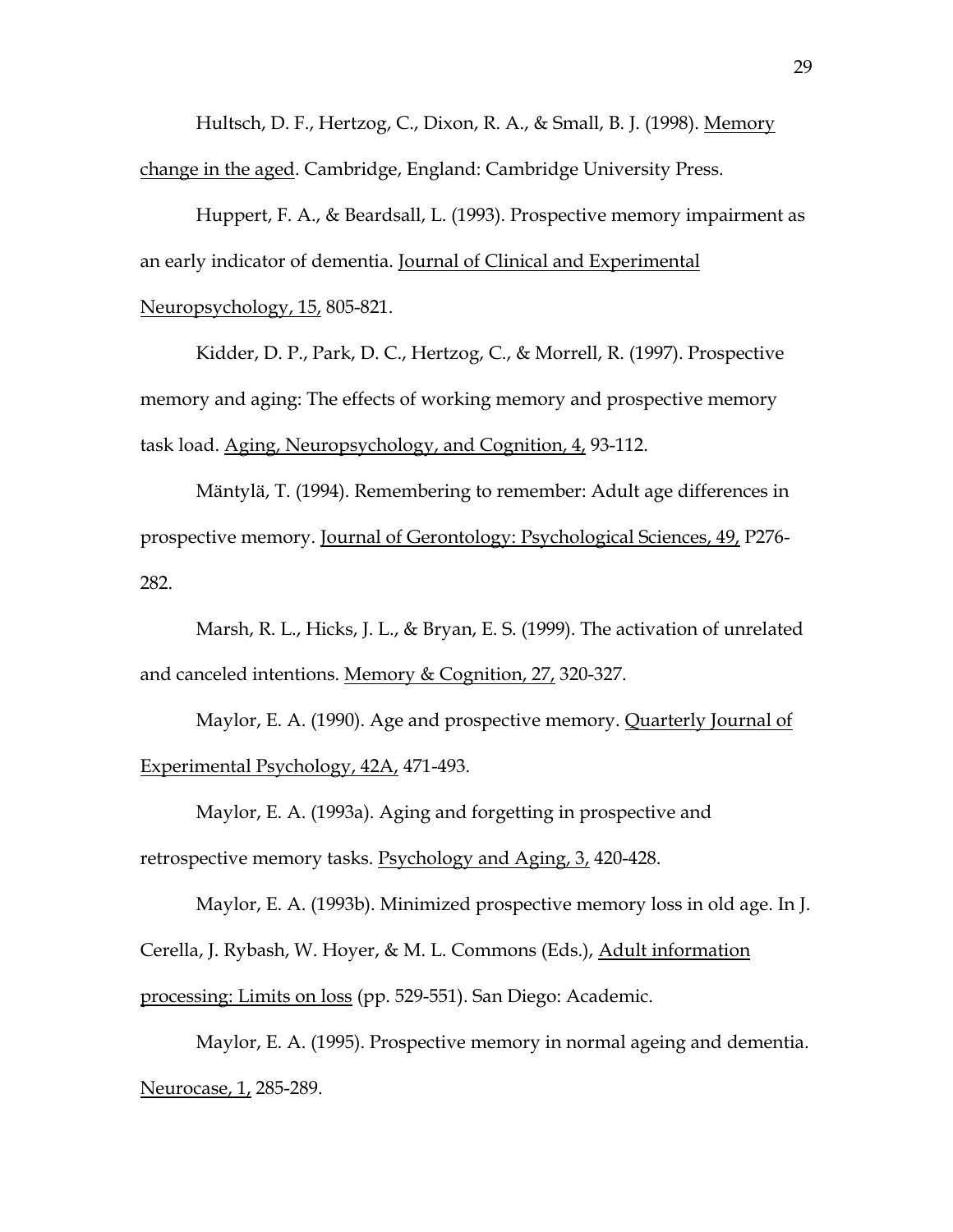Maylor, E. A. (1996a). Age-related impairment in an event-based prospective memory task. Psychology and Aging, 11, 74-78.

Maylor, E. A. (1996b). Does prospective memory decline with age? In M. Brandimonte, G. O. Einstein, & M. A. McDaniel (Eds.), Prospective memory: Theory and applications (pp. 173-197). Mahwah, NJ: Erlbaum.

Maylor, E. A. (1997). Proper name retrieval in old age: Converging evidence against disproportionate impairment. Aging, Neuropsychology, and Cognition, 4, 211-226.

Maylor, E. A. (1998). Changes in event-based prospective memory across adulthood. Aging, Neuropsychology, and Cognition, 5, 107-128.

Maylor, E. A., Darby, R. J., & Della Sala, S. (1999). Retrieval of retrospective and prospective memories in normal aging and dementia. Manuscript submitted for publication.

Maylor, E. A., Smith, G., Della Sala, S., & Logie, R. H. (in preparation). Prospective memory in normal aging and dementia: An experimental study. Manuscript in preparation.

McDaniel, M. A., Glisky, E. L., Rubin, S. R., Guynn, M. J., & Routhieaux, B. C. (1999). Prospective memory: A neuropsychological study. Neuropsychology, 13, 103-110.

McDowd, J. M., Oseas-Kreger, D. M., & Filion, D. L. (1995). Inhibitory processes in cognition and aging. In F. N. Dempster & C. J. Brainerd (Eds.), Interference and inhibition in cognition (pp. 363-400). San Diego: Academic Press.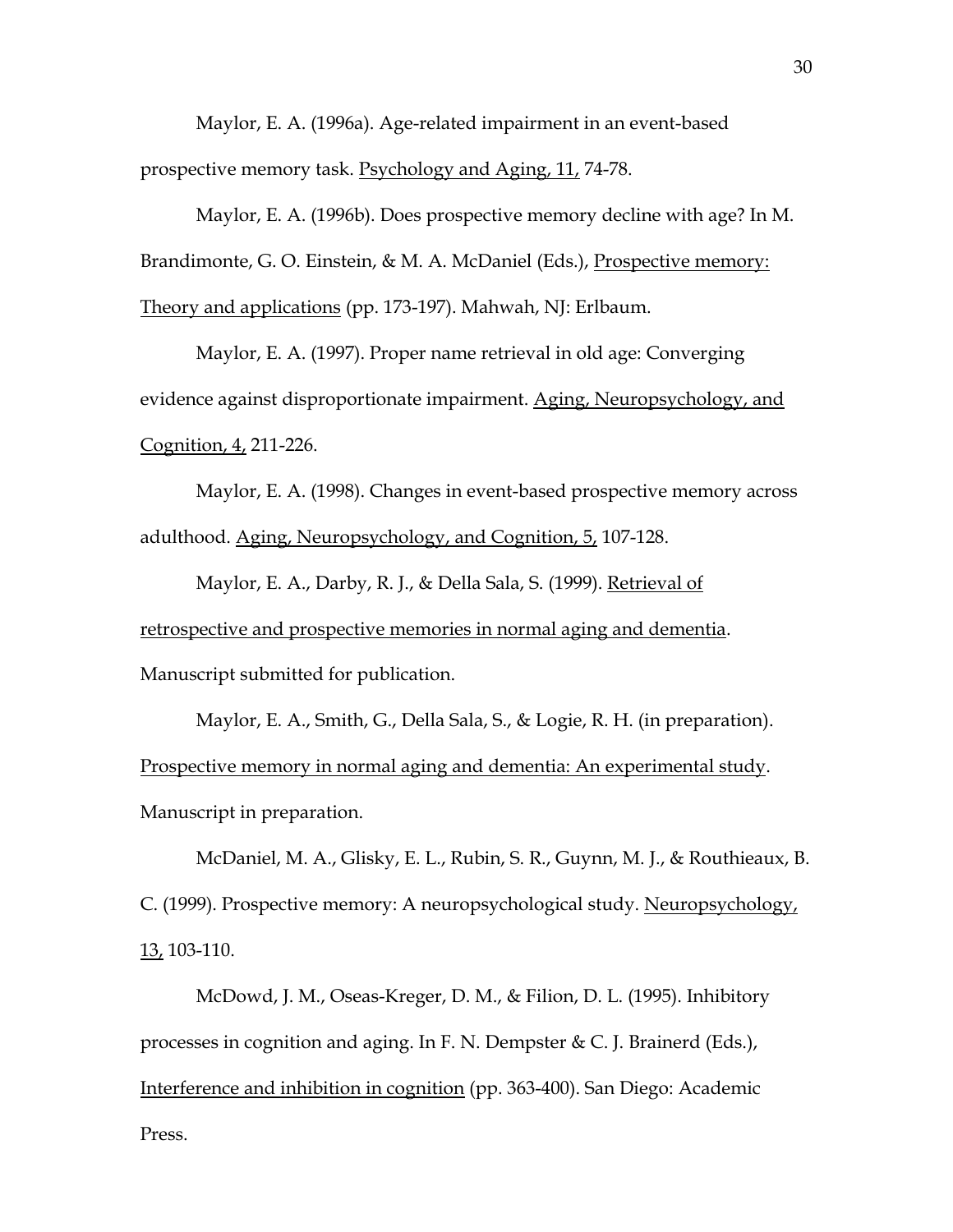McKitrick, L. A., Camp, C. J., & Black, F. W. (1992). Prospective memory intervention in Alzheimer's disease. Journal of Gerontology: Psychological Sciences, 47, 337-343.

Morris, R. G. (1996). The cognitive neuropsychology of Alzheimer-type dementia. Oxford, England: Oxford University Press.

Park, D. C., Hertzog, C., Kidder, D. P., Morrell, R. W., & Mayhorn, C. B. (1997). Effect of age on event-based and time-based prospective memory.

Psychology and Aging, 12, 314-327.

Passolunghi, M. C., Brandimonte, M. A., & Cornoldi, C. (1995). Encoding modality and prospective memory in children. International Journal of

Behavioral Development, 18, 631-648.

Schaie, K. W. (1996). Intellectual development in adulthood: The Seattle longitudinal study. Cambridge: Cambridge University Press.

Schneider, W., & Pressley, M. (1997). Memory development between two and twenty (Second Edition). Mahwah, NJ: Erlbaum.

Smith, G., Della Sala, S., Logie, R. H., & Maylor, E. A. (in press).

Prospective and retrospective memory in normal aging and dementia: A

questionnaire study. Memory.

Somerville, S. C., Wellman, H. M., & Cultice, J. C. (1983). Young children's deliberate reminding. Journal of Genetic Psychology, 143, 87-96.

West, R. L. (1996). An application of prefrontal cortex function theory to cognitive aging. Psychological Bulletin, 120, 272-292.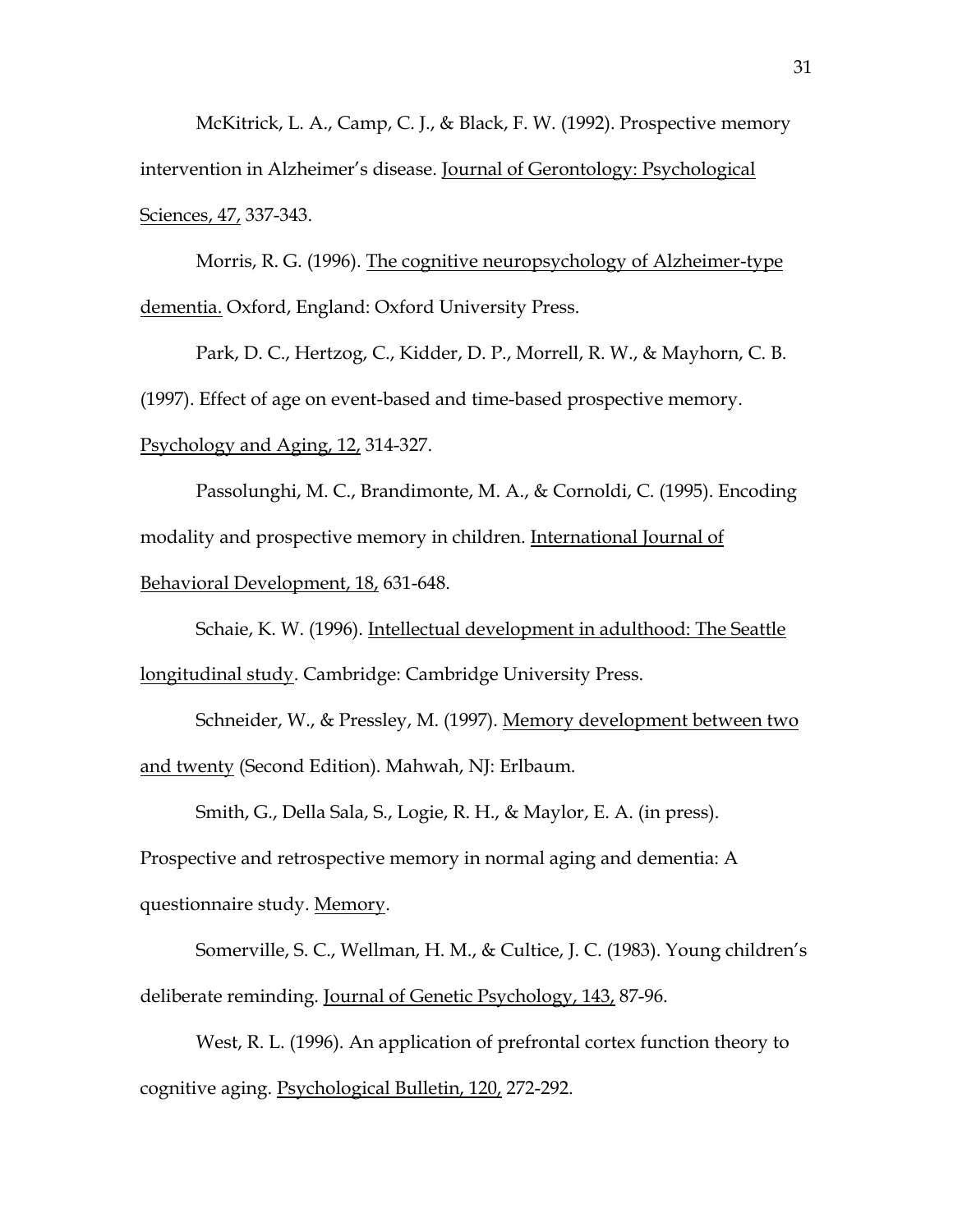West, R., & Craik, F. I. M. (1999). Age-related decline in prospective memory: The roles of cue accessibility and cue sensitivity. Psychology and Aging, 14, 264-272.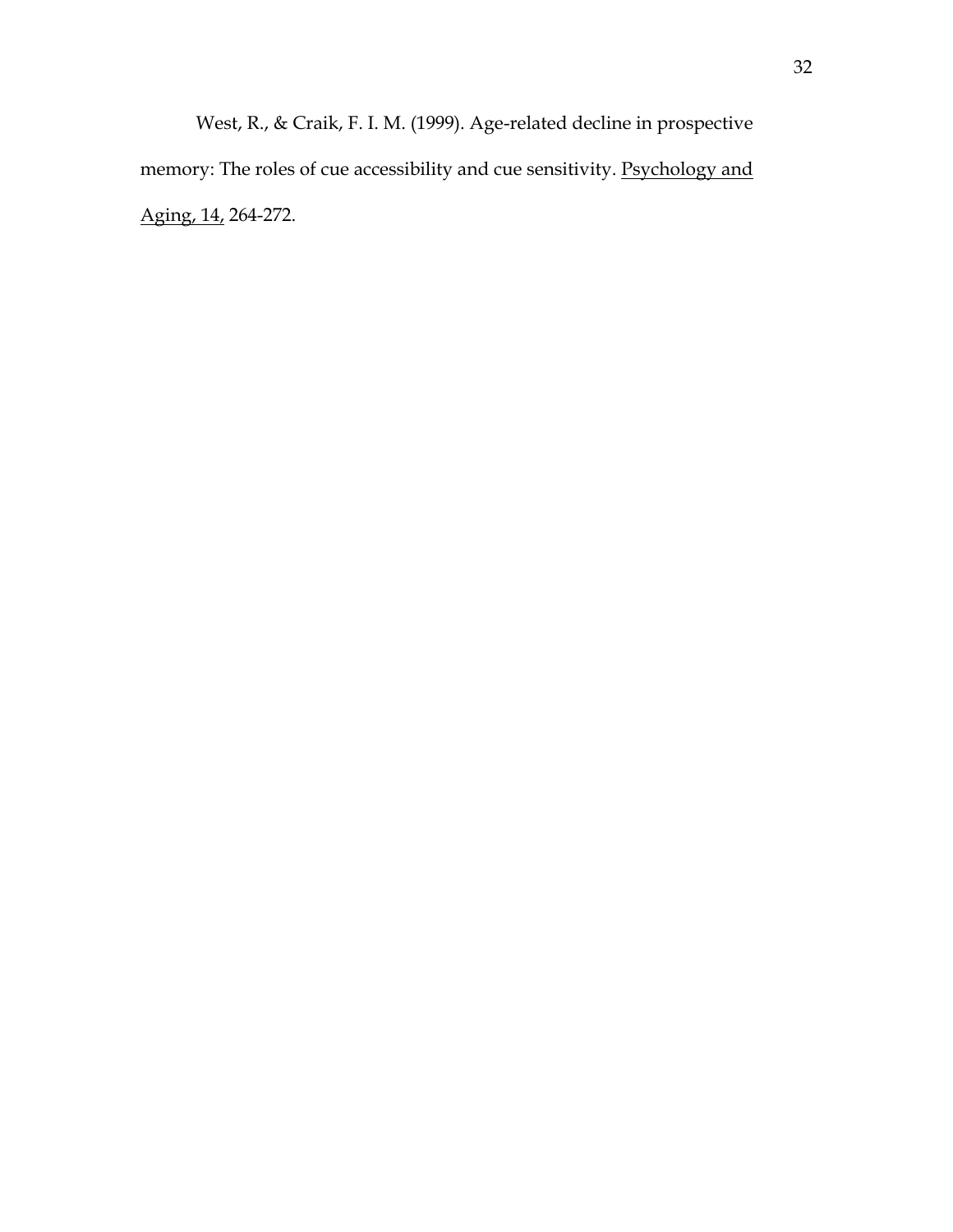## Figure Caption

Figure 1. Data from a study by Darby and Maylor (1998). The four conditions represent the combination of background task (semantic or structural) and ProM task (semantic or structural). (a) Background task performance. For the Sem-Sem and Sem-Struc conditions, the background task was to select the word closest in meaning to the target word, whereas in the **Struc-Sem and Struc-Struc** conditions, the background task was to select the word that followed the target word in alphabetical order. (b) ProM task performance. For the Sem-Sem and Struc-Sem conditions, the ProM task was to respond to colors, whereas in the Sem-Struc and Struc-Struc conditions, the background task was to respond to words with double letters. ProM targets = maroon, green, and yellow in both tasks. Error bars represent 1 SE.